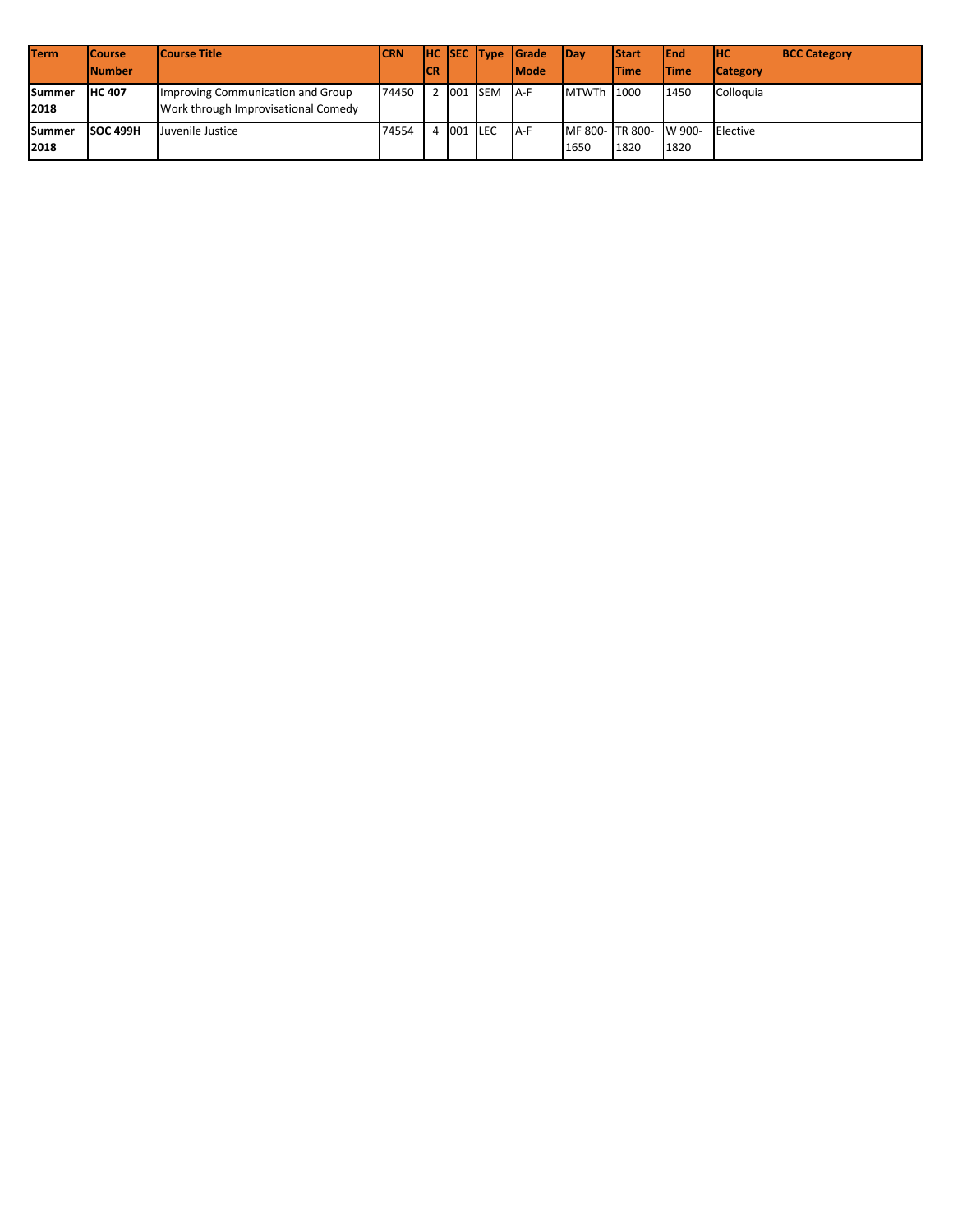| <b>Term</b> | <b>Course</b>          | <b>Course Title</b>                        | <b>CRN</b>      |           |           | HC SEC Type | Grade       | <b>Day</b>              | <b>Start</b>         | <b>End</b>  | Iнc             | <b>BCC Category</b>                           |
|-------------|------------------------|--------------------------------------------|-----------------|-----------|-----------|-------------|-------------|-------------------------|----------------------|-------------|-----------------|-----------------------------------------------|
|             | <b>Number</b>          |                                            |                 | <b>CR</b> |           |             | <b>Mode</b> |                         | <b>Time</b>          | <b>Time</b> | <b>Category</b> |                                               |
| Fall        | ANS 121H               | Introduction to Animal Sciences            | 18486           |           | 4 001     | <b>LEC</b>  | A-F         | TTh                     | 0800                 | 0920        | <b>BaccCore</b> | <b>Biological Sciences</b>                    |
| Fall        | <b>ANS 121H</b>        | Introduction to Animal Sciences            | 18487           |           | 010 LAB   |             | A-F         | T                       | 1200                 | 1350        | <b>BaccCore</b> | <b>Biological Sciences</b>                    |
| Fall        | ANTH 313H              | Peoples of the World - Latin America       | 18158           |           | 3 001     | LEC         | $A-F$       | <b>MWF</b>              | 1300                 | 1350        | <b>BaccCore</b> | <b>Cultural Diversity</b>                     |
| Fall        | <b>BI 211H</b>         | Principles of Biology                      | 15153           |           | 4 001     | LEC         | A-F         | MWF &<br><b>GRP MID</b> | 1300                 | 1350        | <b>BaccCore</b> | <b>Biological Sciences</b>                    |
| Fall        | <b>BI 211H</b>         | Principles of Biology                      | 12758           |           | 010       | LAB         | A-F         | W                       | 1400                 | 1650        | <b>BaccCore</b> | <b>Biological Sciences</b>                    |
| Fall        | <b>BI 211H</b>         | Principles of Biology                      | 13544           |           | 011       | LAB         | $A-F$       | <b>Th</b>               | 800                  | 1050        | <b>BaccCore</b> | <b>Biological Sciences</b>                    |
| Fall        | <b>BI 211H</b>         | Principles of Biology                      | 20119           |           | 012       | LAB         | A-F         | F                       | 1400                 | 1650        | <b>BaccCore</b> | <b>Biological Sciences</b>                    |
| Fall        | <b>CH 231H</b>         | Honors General Chemistry                   | 16454           |           | 4 001     | <b>LEC</b>  | $A-F$       | <b>MWF</b>              | 1200                 | 1250        | <b>BaccCore</b> | Physical Sciences*                            |
| Fall        | <b>CH 231H</b>         | Honors General Chemistry                   | 16456           |           | 010       | <b>REC</b>  | $A-F$       | T                       | 1100                 | 1150        | BaccCore        | Physical Sciences*                            |
| Fall        | <b>CH 231H</b>         | Honors General Chemistry                   | 16457           |           | 011       | <b>REC</b>  | A-F         | <b>Th</b>               | 1400                 | 1450        | <b>BaccCore</b> | Physical Sciences*                            |
| Fall        | CH 261H                | Laboratory for Honors General Chemistry    | 14675           |           | 1 010     | LAB         | A-F         | T                       | 1200                 | 1450        | <b>BaccCore</b> | <b>Physical Sciences</b>                      |
| Fall        | CH 261H                | Laboratory for Honors General Chemistry    | 14676           |           | 1 011     | LAB         | A-F         | <b>Th</b>               | 1500                 | 1750        | <b>BaccCore</b> | <b>Physical Sciences</b>                      |
| Fall        | <b>ENG 201H</b>        | Shakespeare                                | 19399           |           | 4 001     | LEC         | $A-F$       | <b>TTh</b>              | 1400                 | 1520        | <b>BaccCore</b> | Literature and the Arts OR<br>Western Culture |
| Fall        | <b>HC 199</b>          | <b>Honors Writing</b>                      | 11179           |           | 3 001     | LEC         | A-F         | <b>MWF</b>              | 900                  | 950         | <b>BaccCore</b> | Writing II                                    |
| Fall        | <b>HC 199</b>          | <b>Honors Writing</b>                      | 11180           |           | 3 002     | <b>LEC</b>  | A-F         | <b>TTh</b>              | 800                  | 920         | <b>BaccCore</b> | Writing II                                    |
| Fall        | <b>HC 199</b>          | <b>Honors Writing</b>                      | 14065           |           | 3 003     | <b>LEC</b>  | A-F         | <b>TTh</b>              | 1000                 | 1120        | <b>BaccCore</b> | Writing II                                    |
| Fall        | <b>HHS 231H</b>        | Lifetime Fitness for Health                | 18558           |           | 2 001     | <b>LEC</b>  | A-F         | <b>MW</b>               | 0900                 | 0950        | <b>BaccCore</b> | Fitness                                       |
| Fall        | <b>HST 390H</b>        | Mideast Women: In Their Own Words          | 19415 4 001 LEC |           |           |             | $A-F$       | <b>TTh</b>              | 1000                 | 1150        | BaccCore        | <b>Contemporary Global</b><br><b>Issues</b>   |
| Fall        | <b>MTH 251H</b>        | <b>Differential Calculus</b>               | 12278           |           | 4 001 LEC |             | A-F         | <b>MWF</b>              | MW 800-F 800-<br>850 | 950         | <b>BaccCore</b> | Mathematics                                   |
| Fall        | <b>MTH 251H</b>        | <b>Differential Calculus</b>               | 15886           |           | 4 002 LEC |             | A-F         | <b>MWF</b>              | 1000                 | 1120        | <b>BaccCore</b> | Mathematics                                   |
| Fall        | <b>MTH 251H</b>        | <b>Differential Calculus</b>               | 17351           |           | 4 003     | LEC         | A-F         | <b>TTh</b>              | 0800                 | 0950        | <b>BaccCore</b> | Mathematics                                   |
| Fall        | <b>MUS 102H</b>        | Reggae: A History of Jamaican Music        | 14193           |           | 3 001 LEC |             | A-F         | <b>MWF</b>              | 1200                 | 1250        | <b>BaccCore</b> | Literature and the Arts                       |
| Fall        | <b>PAC 293H</b>        | Interdisciplinary Yoga:Mindfullness Skills | 18008           |           | 1 001 ACT |             | A-F         | T                       | 1600                 | 1750        | <b>BaccCore</b> | Fitness                                       |
| Fall        | <b>PAC 325H</b>        | Wilderness First Aid                       | 19416           |           | 1 001 ACT |             | A-F         | W                       | 1200                 | 1350        | <b>BaccCore</b> | Fitness                                       |
| Fall        | PHL/REL<br>443H        | World Views and Environmental Values       | 19419           |           | 3 001     | <b>LEC</b>  | A-F         | <b>TTh</b>              | 1200                 | 1320        | <b>BaccCore</b> | Contemporary Global<br>Issues                 |
| Fall        | PHL/REL<br>444H        | <b>Biomedical Ethics</b>                   | 14679           |           | 4 001     | <b>LEC</b>  | A-F         | <b>MW</b>               | 1200                 | 1350        | <b>BaccCore</b> | Science, Technology,<br>Society               |
| Fall        | <b>REL/PHL</b><br>443H | World Views and Environmental Values       | 19420           |           | 3 001     | <b>LEC</b>  | A-F         | <b>TTh</b>              | 1200                 | 1320        | <b>BaccCore</b> | Contemporary Global<br>Issues                 |
| Fall        | <b>REL/PHL</b><br>444H | <b>Biomedical Ethics</b>                   | 16942           |           | 4 001 LEC |             | A-F         | <b>MW</b>               | 1200                 | 1350        | <b>BaccCore</b> | Science, Technology,<br>Society               |
| Fall        | <b>WGSS 235H</b>       | Women in World Cinema                      | 16191           |           | 3 001 LEC |             | A-F         | W                       | 1600                 | 1850        | BaccCore        | <b>Cultural Diversity</b>                     |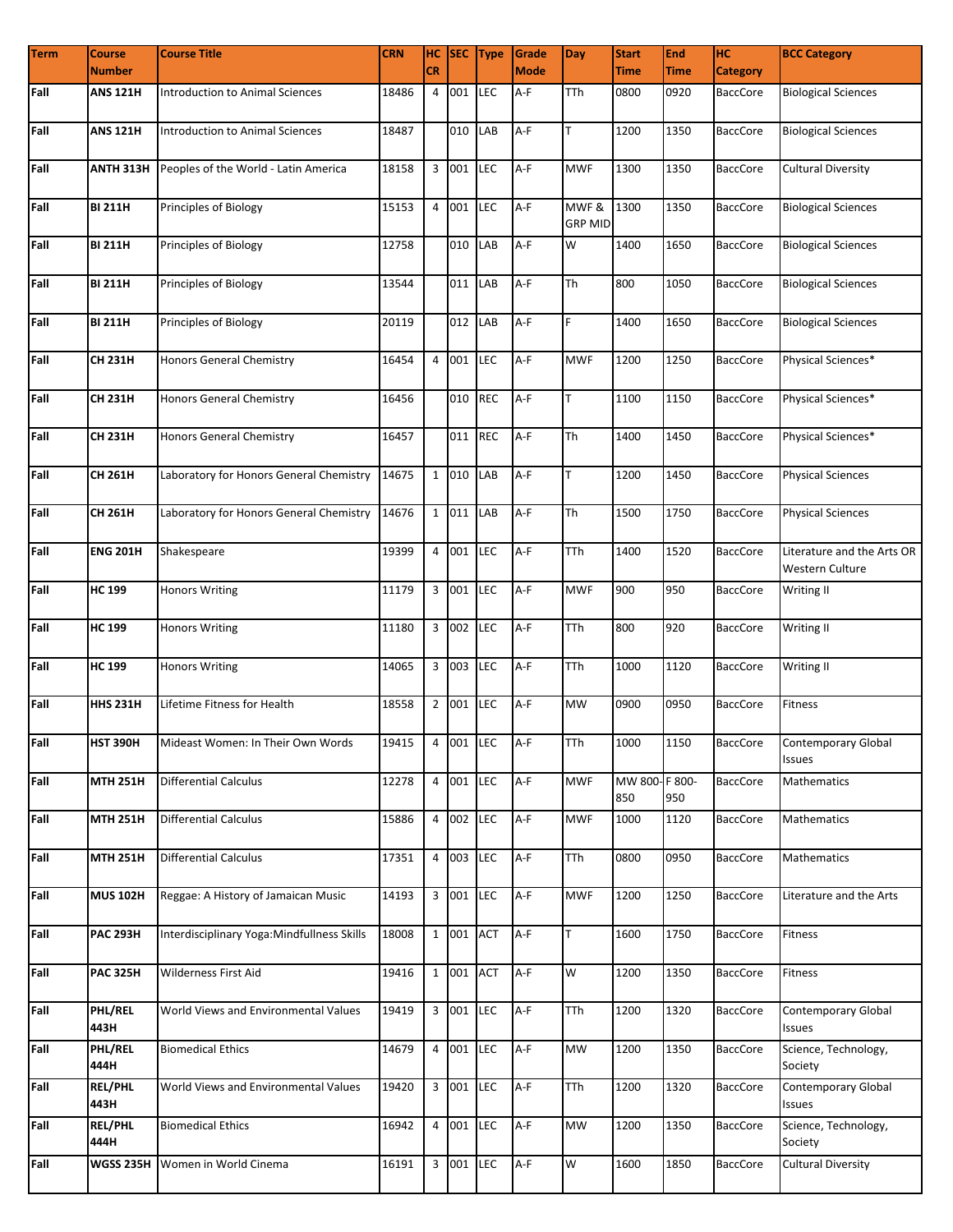| <b>Term</b> | <b>Course</b><br><b>INumber</b> | <b>Course Title</b>           | <b>CRN</b> | <b>ICR</b> |           | <b>HC SEC Type</b> | Grade<br><b>I</b> Mode | Day        | <b>Start</b><br><b>Time</b> | <b>IEnd</b><br><b>ITime</b> | Інс<br><b>Category</b> | <b>BCC Category</b>    |
|-------------|---------------------------------|-------------------------------|------------|------------|-----------|--------------------|------------------------|------------|-----------------------------|-----------------------------|------------------------|------------------------|
| Fall        | <b>WLC 429H</b>                 | French Society through Cinema | 19598      |            | 3 001     | <b>ILEC</b>        | A-F                    |            | 1000                        | 1250                        | <b>BaccCore</b>        | <b>Western Culture</b> |
| Fall        | <b>WR 121H</b>                  | <b>English Composition</b>    | 17068      |            | 3 001 LEC |                    | A-F                    | <b>TTh</b> | 1400                        | 1520                        | <b>BaccCore</b>        | Writing I              |
| Fall        | <b>WR 121H</b>                  | <b>English Composition</b>    | 18012      |            | 3 002 LEC |                    | $A-F$                  | <b>MWF</b> | 1000                        | 1050                        | <b>BaccCore</b>        | Writing I              |
| Fall        | <b>WR 121H</b>                  | <b>English Composition</b>    | 19422      |            | 3 003 LEC |                    | A-F                    | <b>MWF</b> | 1500                        | 1550                        | <b>BaccCore</b>        | Writing I              |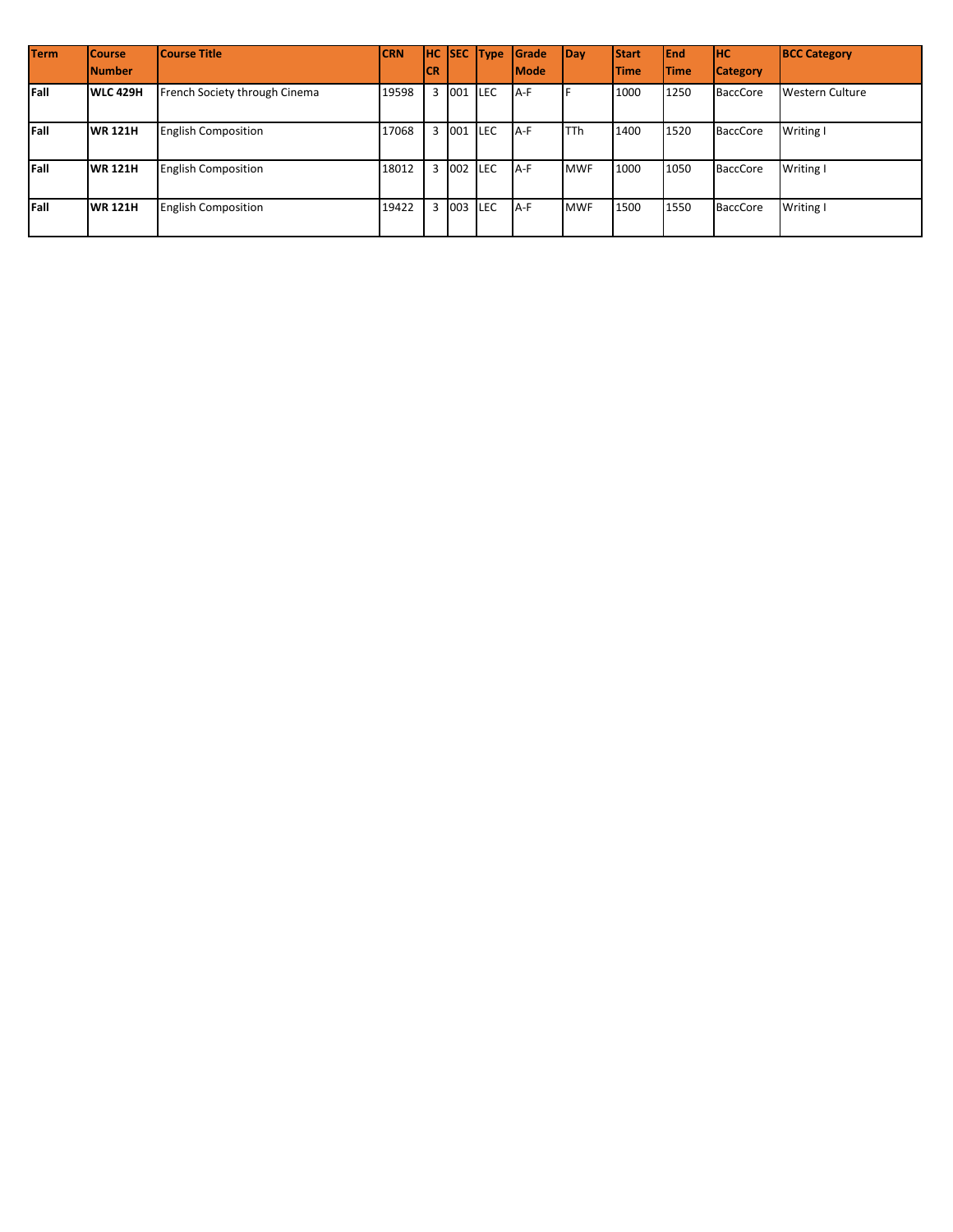| <b>Term</b> | <b>Course</b>                       | <b>Course Title</b>                                                                                      | <b>CRN</b> |                |           | HC SEC Type    | Grade       | <b>Day</b> | <b>Start</b> | End         | Iнс             | <b>BCC Category</b> |
|-------------|-------------------------------------|----------------------------------------------------------------------------------------------------------|------------|----------------|-----------|----------------|-------------|------------|--------------|-------------|-----------------|---------------------|
|             | <b>Number</b>                       |                                                                                                          |            | <b>CR</b>      |           |                | <b>Mode</b> |            | <b>Time</b>  | <b>Time</b> | <b>Category</b> |                     |
| Fall        | <b>BB 407H</b>                      | Scientists in the Public Eye                                                                             | 19588      | $\overline{2}$ | 001       | <b>SEM</b>     | A-F         | <b>MW</b>  | 1400         | 1450        | Colloquia       |                     |
| Fall        | <b>ENSC 407H /</b><br><b>HC 407</b> | Introduction to Traditional Ecological<br>Knowledge (TEK)                                                | 20217      |                | 2 400     | Onlin A-F<br>e |             | Online     |              |             | Colloquia       |                     |
| Fall        | <b>HC 299</b>                       | <b>Farside Entomology</b>                                                                                | 14775      |                | 2 001 SEM |                | A-F         | W          | 1800         | 1950        | Colloquia       |                     |
| Fall        | <b>HC 299</b>                       | Oregon Outback Excursion                                                                                 | 19592      |                | 2 003 SEM |                | P/N         | N/A        | N/A          | N/A         | Colloquia       |                     |
| Fall        | <b>HC 299</b>                       | <b>Building Hope: International Service</b><br>Learning                                                  | 18784      |                | 1 801     | SEM            | A-F         | <b>Th</b>  | 1400         | 1550        | Colloquia       |                     |
| Fall        | <b>HC 407</b>                       | <b>Writing About Music</b>                                                                               | 18157      |                | 2 001     | <b>SEM</b>     | P/N         | <b>MW</b>  | 1200         | 1250        | Colloquia       |                     |
| Fall        | <b>HC 407</b>                       | Toy-Based Technology for Children with<br><b>Disabilities</b>                                            | 16957      |                | 2 002 SEM |                | A-F         | T.         | 1400         | 1550        | Colloquia       |                     |
| Fall        | <b>HC 407</b>                       | Leadership and Positive Psychology                                                                       | 15040      |                | 2 003 SEM |                | P/N         | M          | 1000         | 1150        | Colloquia       |                     |
| Fall        | <b>HC 407</b>                       | God, Pain, and the Problem of Evil: An<br>Introduction to C.S. Lewis                                     | 14746      |                | 2 004 SEM |                | P/N         | M          | 1600         | 1750        | Colloquia       |                     |
| Fall        | <b>HC 407</b>                       | Race and Science                                                                                         | 18160      |                | 2 005 SEM |                | P/N         | <b>Th</b>  | 1000         | 1150        | Colloquia       |                     |
| Fall        | <b>HC 407</b>                       | Science of Art/The Art of Science                                                                        | 15041      |                | 1 006 SEM |                | P/N         | <b>Th</b>  | 1000         | 1050        | Colloquia       |                     |
| Fall        | <b>HC 407</b>                       | American Identity in the World                                                                           | 16937      |                | 2 007 SEM |                | P/N         | <b>MW</b>  | 0900         | 0950        | Colloquia       |                     |
| Fall        | <b>HC 407</b>                       | Crises, Catastrophes, and Cataclysms                                                                     | 15042      |                | 1 008 SEM |                | P/N         | T.         | 1300         | 1350        | Colloquia       |                     |
| Fall        | <b>HC 407</b>                       | Climate Change and Its Challenges:<br>Responding with Resilience in Community                            | 18163      |                | 2 010 SEM |                | P/N         | <b>Th</b>  | 0800         | 0950        | Colloquia       |                     |
| Fall        | <b>HC 407</b>                       | Because It's There (and Looks Fun):<br>Survival as Entertainment                                         | 16938      |                | 2 011     | <b>SEM</b>     | P/N         | <b>Th</b>  | 1200         | 1350        | Colloquia       |                     |
| Fall        | <b>HC 407</b>                       | Exploring the Oceans Then and Now                                                                        | 19731      |                | 1 012     | <b>SEM</b>     | P/N         | T.         | 1200         | 1250        | Colloquia       |                     |
| Fall        | <b>HC 407</b>                       | Drug Abuse and Misuse: a Global<br>Perspective                                                           | 16939      |                | 2 013 SEM |                | P/N         | Th         | 1400         | 1550        | Colloquia       |                     |
| Fall        | <b>HC 407</b>                       | Drought, Earthquake, Zombie Apocalypse: 19405   2 015 SEM P/N<br>Ensuring Water Security in an Uncertain |            |                |           |                |             | W          | 1000         | 1150        | Colloquia       |                     |
| Fall        | <b>HC 407</b>                       | Humanizing the Cosmos                                                                                    | 16940      |                | 1 016 SEM |                | P/N         | M          | 1600         | 1650        | Colloquia       |                     |
| Fall        | <b>HC 407</b>                       | Dawn of the Anthropocene                                                                                 | 16433      |                | 1 017 SEM |                | P/N         | <b>Th</b>  | 1400         | 1450        | Colloquia       |                     |
| Fall        | <b>HC 407</b>                       | Science of Science Fiction                                                                               | 17283      |                | 1 019 SEM |                | P/N         | T          | 1000         | 1050        | Colloquia       |                     |
| Fall        | <b>HC 407</b>                       | Have Rocket, Will Travel                                                                                 | 18164      |                | 2 020 SEM |                | P/N         | T.         | 1000         | 1150        | Colloquia       |                     |
| Fall        | <b>HC 407</b>                       | Vampires, Race, and Gender                                                                               | 19406      |                | 2 021 SEM |                | A-F         | MW         | 1500         | 1550        | Colloquia       |                     |
| Fall        | <b>HC 407</b>                       | Exploring History Through the Graphic<br>Novel                                                           | 18649      |                | 2 022 SEM |                | P/N         | T.         | 1700         | 1850        | Colloquia       |                     |
| Fall        | <b>HC 407</b>                       | Lighting for Human Wellbeing                                                                             | 19408      |                | 2 025 SEM |                | P/N         | M          | 1800         | 1950        | Colloquia       |                     |
| Fall        | <b>HC 407</b>                       | Soundscaping                                                                                             | 19733      |                | 2 027     | SEM            | P/N         | MW         | 1300         | 1350        | Colloquia       |                     |
| Fall        | <b>HC 407</b>                       | Technology and the Good Life                                                                             | 19413      |                | 2 030 SEM |                | P/N         | W          | 1400         | 1550        | Colloquia       |                     |
| Fall        | <b>HC 407</b>                       | Data Driven Enchanted Objects                                                                            | 19414      |                | 2 031 SEM |                | P/N         | F.         | 1000         | 1150        | Colloquia       |                     |
| Fall        | <b>HC 407</b>                       | Gender, Sexual Politics, and Music: Case<br>Studies in Musical Identity and                              | 19589      |                | 1 032 SEM |                | P/N         | F.         | 1200         | 1350        | Colloquia       |                     |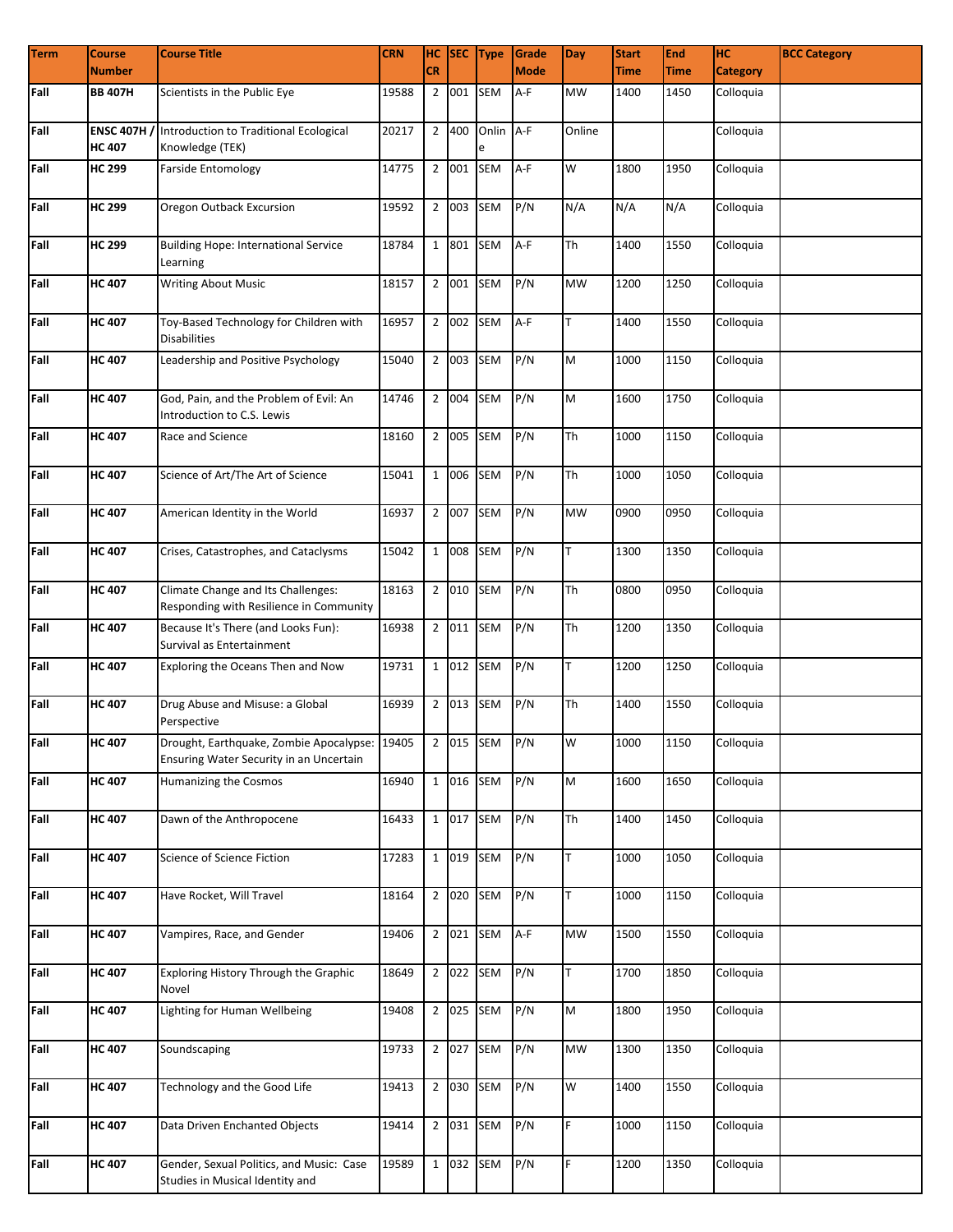| <b>Term</b> | <b>Course</b><br><b>Number</b> | <b>Course Title</b>                                       | <b>CRN</b> | <b>HC</b><br><b>CR</b> |           | SEC Type       | Grade<br><b>Mode</b> | Day          | <b>Start</b><br><b>Time</b> | <b>End</b><br><b>Time</b> | <b>HC</b><br><b>Category</b> | <b>BCC Category</b> |
|-------------|--------------------------------|-----------------------------------------------------------|------------|------------------------|-----------|----------------|----------------------|--------------|-----------------------------|---------------------------|------------------------------|---------------------|
|             |                                |                                                           |            |                        |           |                |                      |              |                             |                           |                              |                     |
| Fall        | <b>HC 407</b>                  | Adaptation for the Stage                                  | 19590      |                        | 2 033     | <b>SEM</b>     | A-F                  | <b>MW</b>    | 1300                        | 1350                      | Colloquia                    |                     |
| Fall        | <b>HC</b> 407                  | Science Journal Club                                      | 19591      |                        | 2 034     | SEM            | A-F                  | <b>TTh</b>   | 1500                        | 1550                      | Colloquia                    |                     |
| Fall        | <b>HC 407</b>                  | The Holocaust in the Digital Age                          | 19856      | $\overline{2}$         | 400       |                | A-F                  | Online       |                             |                           | Colloquia                    |                     |
| Fall        | <b>HC</b> 407                  | Reading Works of Art                                      | 20385      | $\mathbf{1}$           | 802       | <b>SEM</b>     | P/N                  | <b>MW</b>    | 1000                        | 1050                      | Colloquia                    |                     |
| Fall        | <b>HC 407</b>                  | Shakespeare via Ashland                                   | 17299      |                        | 1 803 SEM |                | P/N                  | See<br>desc. |                             |                           | Colloquia                    |                     |
| Fall        | <b>HC 407</b>                  | <b>Robots and Romance</b>                                 | 15673      |                        | 2 804     | <b>SEM</b>     | P/N                  | W            | 1600                        | 1850                      | Colloquia                    |                     |
| Fall        | <b>HC 407</b>                  | Disruptive Innovation: Can we disrupt<br>from within?     | 18650      |                        | 1 805 SEM |                | P/N                  | M            | 1400                        | 1550                      | Colloquia                    |                     |
| Fall        | HC 407 /<br><b>ENSC 407H</b>   | Introduction to Traditional Ecological<br>Knowledge (TEK) | 20216      |                        | 2 401     | Onlin A-F<br>e |                      | Online       |                             |                           | Colloquia                    |                     |
| Fall        | <b>OC 407H</b>                 | Astrobiology                                              | 14309      |                        | 2 001     | SEM            | A-F                  | <b>TTh</b>   | 1300                        | 1350                      | Colloquia                    |                     |
| Fall        | <b>PH 407H</b>                 | The Mystery of Consciousness                              | 19418      |                        | 1 001     | SEM            | A-F                  | E            | 1400                        | 1450                      | Colloquia                    |                     |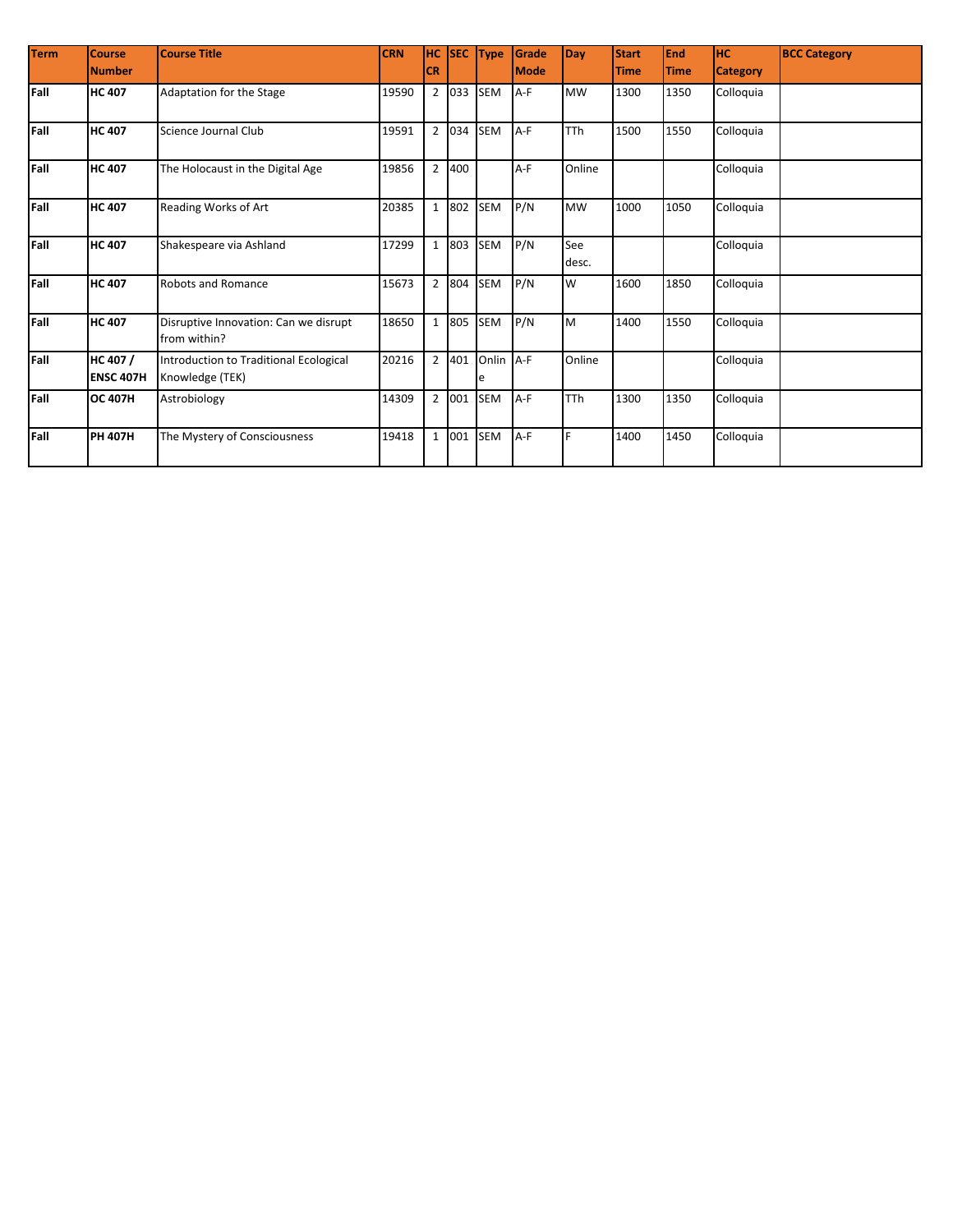| <b>Term</b> | <b>Course</b>    | <b>Course Title</b>                                  | <b>CRN</b> |           |           | HC SEC Type | Grade       | <b>Day</b> | <b>Start</b>    | <b>End</b>      | <b>HC</b>       | <b>BCC Category</b> |
|-------------|------------------|------------------------------------------------------|------------|-----------|-----------|-------------|-------------|------------|-----------------|-----------------|-----------------|---------------------|
|             | <b>Number</b>    |                                                      |            | <b>CR</b> |           |             | <b>Mode</b> |            | <b>Time</b>     | <b>Time</b>     | <b>Category</b> |                     |
| Fall        | <b>BA 160H</b>   | <b>B-Engaged</b>                                     | 17292      |           | 2 010 LEC |             | A-F         | MW         | 1200            | 1250            | Elective        |                     |
| Fall        | <b>BA 160H</b>   | <b>B-Engaged</b>                                     | 17294      |           | 2 012 LEC |             | A-F         | <b>MW</b>  | 1300            | 1350            | Elective        |                     |
| Fall        | <b>BA 160H</b>   | <b>B-Engaged</b>                                     | 18211      |           | 2 014 LEC |             | $A-F$       | TTh        | 1200            | 1250            | Elective        |                     |
| Fall        | <b>BA 160H</b>   | <b>B-Engaged</b>                                     | 19387      |           | 2 016 LEC |             | $A-F$       | <b>TTh</b> | 1300            | 1350            | Elective        |                     |
| Fall        | <b>BA 160H</b>   | <b>B-Engaged</b>                                     | 17291      |           | 019 REC   |             | A-F         | F.         | 0900            | 0950            | Elective        |                     |
| Fall        | <b>BA 211H</b>   | <b>Financial Accounting</b>                          | 17981      |           | 4 001     | <b>LEC</b>  | A-F         | TTh        | 1200            | 1350            | Elective        |                     |
| Fall        | <b>BA 281H</b>   | Professional Development                             | 20188      |           | 3 001 LEC |             | A-F         | TTh        | 1800            | 1920            | Elective        |                     |
| Fall        | <b>BA 347H</b>   | <b>International Business</b>                        | 19391      |           | 4 001 LEC |             | A-F         | TTh        | 1200            | 1350            | Elective        |                     |
| Fall        | <b>BA 375H</b>   | <b>Applied Quantitative Methods</b>                  | 19393      |           | 4 001 LEC |             | A-F         | <b>MW</b>  | 1200            | 1350            | Elective        |                     |
| Fall        | <b>BB 314H</b>   | Cell and Molecular Biology                           | 19395      |           | 001 LEC   |             | A-F         | TTh        | 1400            | 1520            | Elective        |                     |
| Fall        | <b>BB 314H</b>   | Cell and Molecular Biology                           | 19396      |           | 1 010 REC |             | A-F         | Th         | 1000            | 1050            | Elective        |                     |
| Fall        | <b>BB 405H</b>   | Reading and Conference for BB 314H                   | 17579      |           | 1 001 RES |             | A-F         |            |                 |                 | Elective        |                     |
| Fall        | <b>BI 445H</b>   | Evolution                                            |            |           | 3 001 LEC |             | A-F         | TTh        | 1400            | 1520            | Elective        |                     |
| Fall        | <b>CBEE 101H</b> | CHE, BIOE and ENVE Orientation                       | 14022      |           | 2 001 LEC |             | A-F         | M          | 1800            | 1850            | Elective        |                     |
| Fall        | <b>CBEE 101H</b> | CHE, BIOE and ENVE Orientation                       | 14023      |           | 010       | <b>REC</b>  | A-F         | F.         | 1500            | 1650            | Elective        |                     |
| Fall        | <b>CBEE 101H</b> | CHE, BIOE and ENVE Orientation                       | 14024      |           | 012 LAB   |             | $A-F$       | W          | 1500            | 1650            | Elective        |                     |
| Fall        | <b>CBEE 211H</b> | Material Balances and Stoichiometry                  | 15713      |           | 001 LEC   |             | A-F         | MF         | 1200            | 1250            | Elective        |                     |
| Fall        |                  | <b>CBEE 211H</b> Material Balances and Stoichiometry | 15714      |           |           | 010 REC A-F |             | W          | 1200            | 1250            | Elective        |                     |
| Fall        | <b>CBEE 211H</b> | Material Balances and Stoichiometry                  | 15715      |           | 1 011 STD |             | A-F         | W          | 1400            | 1450            | Elective        |                     |
| Fall        | CH 361H          | <b>Experimental Chemistry I</b>                      | 12273      |           | 3 001 LEC |             | A-F         | T          | 1200            | 1250            | Elective        |                     |
| Fall        | <b>CH 361H</b>   | <b>Experimental Chemistry I</b>                      | 12275      |           | 3 002 LEC |             | A-F         | W          | 1200            | 1250            | Elective        |                     |
| Fall        | <b>CH 361H</b>   | <b>Experimental Chemistry I</b>                      | 12274      |           | 011 LAB   |             | A-F         | TTh        | T 1300-<br>1550 | R 1200-<br>1550 | Elective        |                     |
| Fall        | CH 361H          | <b>Experimental Chemistry I</b>                      | 12276      |           | 021 LAB   |             | $A-F$       | WF         | W 1300-<br>1550 | F 1200-<br>1550 | Elective        |                     |
| Fall        | CH 461H          | <b>Experimental Chemistry II</b>                     | 12551      |           | 3 001 LEC |             | A-F         | T          | 1200            | 1250            | Elective        |                     |
| Fall        | CH 461H          | <b>Experimental Chemistry II</b>                     | 12578      |           | 010 LAB   |             | A-F         | TTh        | T 1300-<br>1550 | R 1200-<br>1550 | Elective        |                     |
| Fall        | <b>CH 464H</b>   | <b>Experimental Chemistry II</b>                     | 12277      |           | 3 001 LEC |             | $A-F$       | M          | 1300            | 1350            | Elective        |                     |
| Fall        | <b>CH 464H</b>   | <b>Experimental Chemistry II</b>                     | 12552      |           | 011 LAB   |             | A-F         | <b>MW</b>  | M 1400-<br>1650 | W 1300-<br>1650 | Elective        |                     |
| Fall        | <b>CHE 331H</b>  | Transport Phenomena I                                | 15728      |           | 001 LEC   |             | $A-F$       | <b>MWF</b> | 1100            | 1150            | Elective        |                     |
| Fall        | <b>CHE 331H</b>  | Transport Phenomena I                                | 15729      |           | 1 010 REC |             | A-F         | MF         | 1300            | 1350            | Elective        |                     |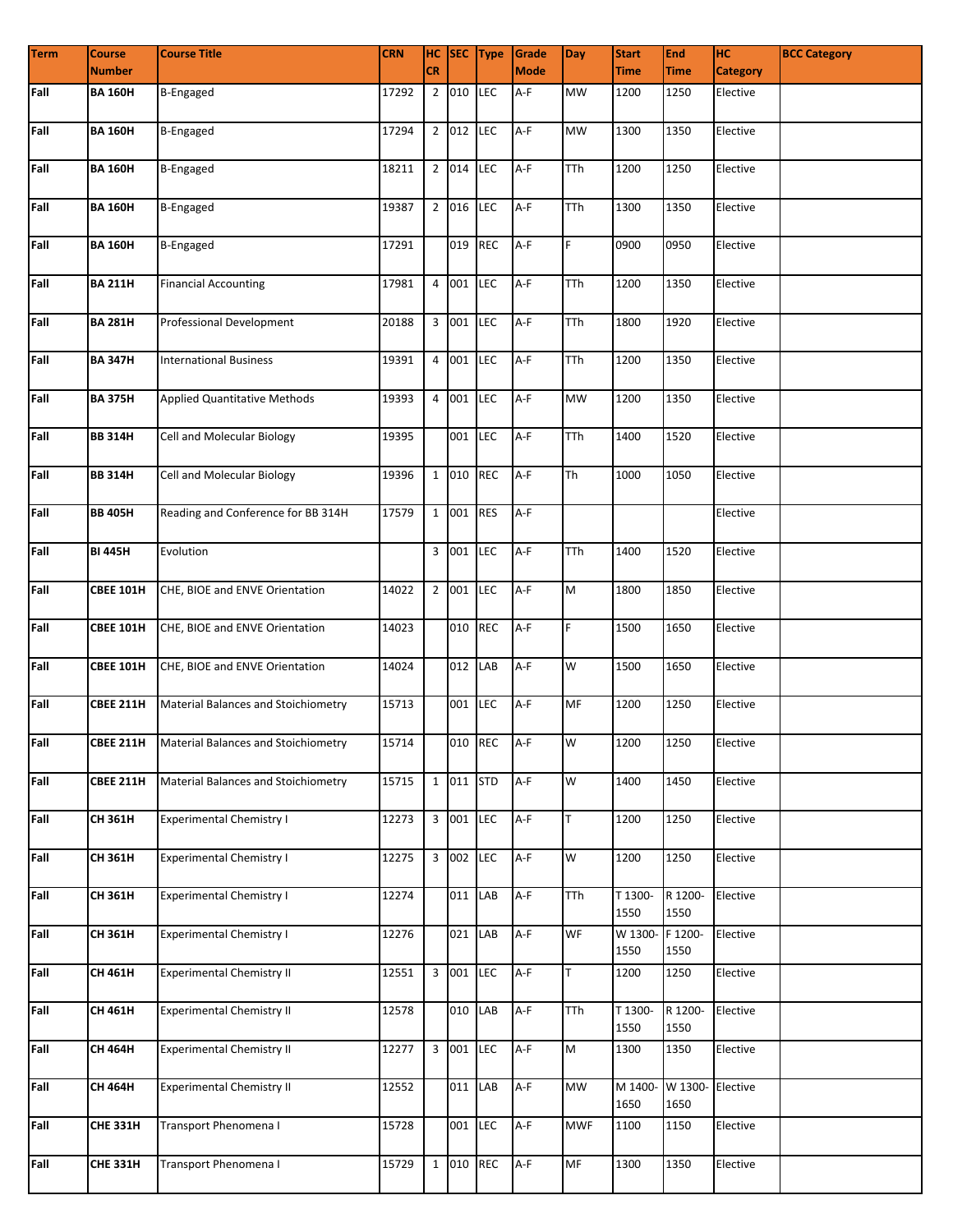| <b>Term</b> | <b>Course</b>    | <b>Course Title</b>                    | <b>CRN</b> |           |           | HC SEC Type    | Grade       | <b>Day</b> | <b>Start</b> | End         | Iнс             | <b>BCC Category</b> |
|-------------|------------------|----------------------------------------|------------|-----------|-----------|----------------|-------------|------------|--------------|-------------|-----------------|---------------------|
|             | <b>Number</b>    |                                        |            | <b>CR</b> |           |                | <b>Mode</b> |            | <b>Time</b>  | <b>Time</b> | <b>Category</b> |                     |
| Fall        | CS 160H          | <b>Computer Science Orientation</b>    | 20145      |           | 3 001     | LEC            | A-F         | MW         | 900          | 950         | Elective        |                     |
| Fall        | <b>CS 160H</b>   | <b>Computer Science Orientation</b>    | 20146      |           | 010 LAB   |                | $A-F$       | F.         | 800          | 950         | Elective        |                     |
| Fall        | <b>CS 160H</b>   | <b>Computer Science Orientation</b>    | 20173      |           | 011 LAB   |                | A-F         | F          | 1000         | 1150        | Elective        |                     |
| Fall        | <b>CS 160H</b>   | <b>Computer Science Orientation</b>    | 20174      |           | 012 LAB   |                | $A-F$       | F          | 1200         | 1350        | Elective        |                     |
| Fall        | <b>CS 160H</b>   | <b>Computer Science Orientation</b>    | 20175      |           | 013 LAB   |                | $A-F$       | F.         | 1400         | 1550        | Elective        |                     |
| Fall        | <b>CS 321H</b>   | Introduction to Theory of Computation  | 20059      |           | 3 001     | <b>LEC</b>     | A-F         | <b>MWF</b> | 1100         | 1150        | Elective        |                     |
| Fall        | DSGN 341H        | Design Thinking and Process Innovation | 19985      |           | 4 001 LEC |                | A-F         | <b>TTh</b> | 1400         | 1550        | Elective        |                     |
| Fall        | <b>ENGR 201H</b> | <b>Electrical Fundamentals</b>         | 19857      |           | 3 001 LEC |                | A-F         | <b>TTh</b> | 1600         | 1650        | Elective        |                     |
| Fall        | <b>ENGR 201H</b> | <b>Electrical Fundamentals</b>         | 19858      |           | 010 LAB   |                | A-F         | <b>Th</b>  | 1200         | 1350        | Elective        |                     |
| Fall        | <b>ENGR 211H</b> | <b>Statics</b>                         | 18695      |           | 3 002 LEC |                | A-F         | <b>MW</b>  | 1600         | 1650        | Elective        |                     |
| Fall        | <b>ENGR 211H</b> | <b>Statics</b>                         | 18696      |           | 020 REC   |                | A-F         | F.         | 1000         | 1150        | Elective        |                     |
| Fall        | <b>HC 409</b>    | PRAC/Civic Engagement                  | 15161      |           |           | 1 005 PRAC P/N |             |            |              |             | Elective        |                     |
| Fall        | <b>HC 409</b>    | PRAC/Conversants                       | 11369      |           |           | 1 007 PRAC P/N |             |            |              |             | Elective        |                     |
| Fall        | <b>HC 409</b>    | HC Peer Mentor Program                 | 16941      |           | 1 009     | PRAC P/N       |             | <b>TBD</b> | TBD          | TBD         | Elective        |                     |
| Fall        | <b>HC 409</b>    | HC Peer Mentor Program                 | 17104      |           |           | 1 010 PRAC P/N |             | TBD        | TBD          | <b>TBD</b>  | Elective        |                     |
| Fall        | <b>HC 409</b>    | HC Peer Mentor Program                 | 18667      |           | 1 011     | PRAC P/N       |             | TBD        | TBD          | <b>TBD</b>  | Elective        |                     |
| Fall        | <b>ME 382H</b>   | Introduction to Design                 | 14677      |           | 001       | <b>LEC</b>     | A-F         | <b>MWF</b> | 1200         | 1250        | Elective        |                     |
| Fall        | <b>ME 382H</b>   | Introduction to Design                 | 14678      |           | 1 010 LAB |                | A-F         | F.         | 1000         | 1150        | Elective        |                     |
| Fall        | ME/NSE<br>311H   | Introduction to Thermal-Fluid Sciences | 19727      |           | 4 001 LEC |                | A-F         | <b>MW</b>  | 1400         | 1550        | Elective        |                     |
| Fall        | <b>MIME 101H</b> | Introduction to MIME                   | 17296      |           | 3 001 LEC |                | A-F         | <b>MW</b>  | 1400         | 1450        | Elective        |                     |
| Fall        | <b>MIME 101H</b> | Introduction to MIME                   | 17297      |           | 010 REC   |                | A-F         | F          | 1200         | 1350        | Elective        |                     |
| Fall        | <b>MIME 101H</b> | Introduction to MIME                   | 17298      |           | 011 REC   |                | A-F         | F.         | 1400         | 1550        | Elective        |                     |
| Fall        | <b>MIME 101H</b> | Introduction to MIME                   | 20411      |           | 012 REC   |                | A-F         | F.         | 0800         | 0950        | Elective        |                     |
| Fall        | <b>MIME 101H</b> | Introduction to MIME                   | 20412      |           | 013 REC   |                | A-F         | F.         | 1000         | 1150        | Elective        |                     |
| Fall        | <b>MTH 252H</b>  | <b>Integral Calculus</b>               | 15636      |           | 4 002 LEC |                | $A-F$       | <b>MWF</b> | 1000         | 1120        | Elective        |                     |
| Fall        | <b>MTH 254H</b>  | Vector Calculus I                      | 12279      |           | 4 001     | LEC            | A-F         | <b>MWF</b> | 1400         | 1520        | Elective        |                     |
| Fall        | <b>MTH 254H</b>  | Vector Calculus I                      | 14075      |           | 4 002 LEC |                | A-F         | TTh        | 1200         | 1350        | Elective        |                     |
| Fall        | NSE/ME<br>311H   | Introduction to Thermal-Fluid Sciences | 19728      |           | 4 001 LEC |                | A-F         | <b>MW</b>  | 1400         | 1550        | Elective        |                     |
| Fall        | <b>PH 221H</b>   | Recitation for Physics 211             | 13245      |           | 1 001 REC |                | P/N         | T.         | 1100         | 1150        | Elective        |                     |
| Fall        | <b>PH 222H</b>   | Recitation for Physics 212             | 12280      |           | 1 001     | <b>REC</b>     | P/N         | Th         | 1400         | 1450        | Elective        |                     |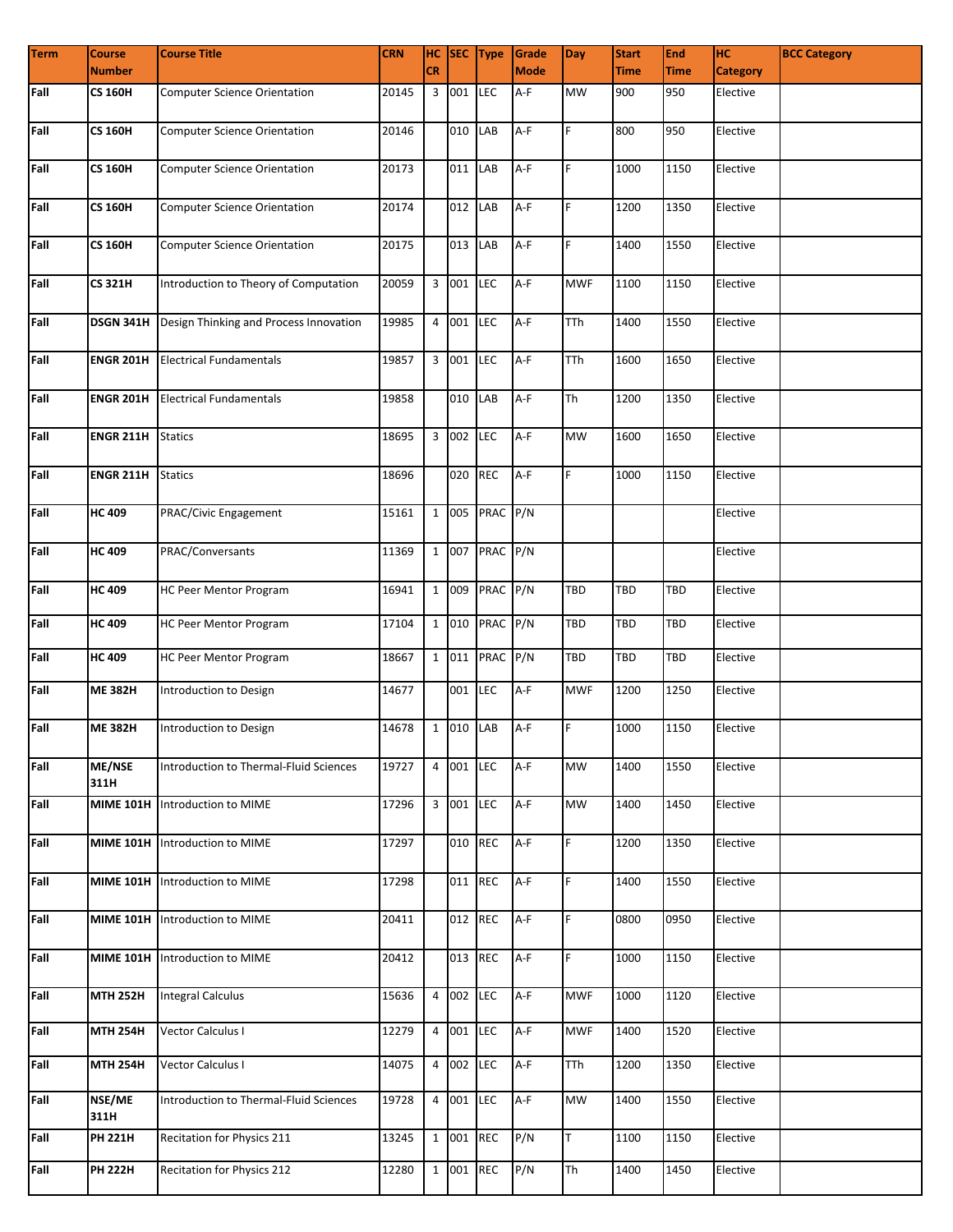| <b>Term</b> | <b>Course</b>   | Course Title                          | <b>CRN</b> |     |          | <b>HC SEC Type</b> | Grade       | Day | <b>Start</b> | <b>IEnd</b>  | <b>IHC</b>                 | <b>BCC Category</b> |
|-------------|-----------------|---------------------------------------|------------|-----|----------|--------------------|-------------|-----|--------------|--------------|----------------------------|---------------------|
|             | <b>Number</b>   |                                       |            | ICR |          |                    | <b>Mode</b> |     | <b>Time</b>  | <b>ITime</b> | <b>Category</b>            |                     |
| Fall        | <b>HC 408</b>   | Thesis: Stage 4 Compose & Complete    | 16190      |     | 1 003    | <b>WS</b>          | P/N         |     | 1400         | 1550         | Thesis/Rese<br>arch/Projec |                     |
| Fall        | <b>HC 408</b>   | Thesis: Stage 2 Explore & Build       | 13855      |     | 1 801    | <b>WS</b>          | P/N         |     | 1700         | 1850         | Thesis/Rese<br>arch/Projec |                     |
| Fall        | <b>HC 408</b>   | Thesis: Stage 3 Commit                | 15044      |     | 1 802 WS |                    | P/N         | lTh | 1600         | 1750         | Thesis/Rese<br>arch/Projec |                     |
| Fall        | <b>ALS 199H</b> | U-ENGAGE, Explore, Evolve with the HC | 15235      |     | 2 001    | <b>ILEC</b>        | P/N         |     | 1700         | 1850         | Elective/Th<br>esis/Resear |                     |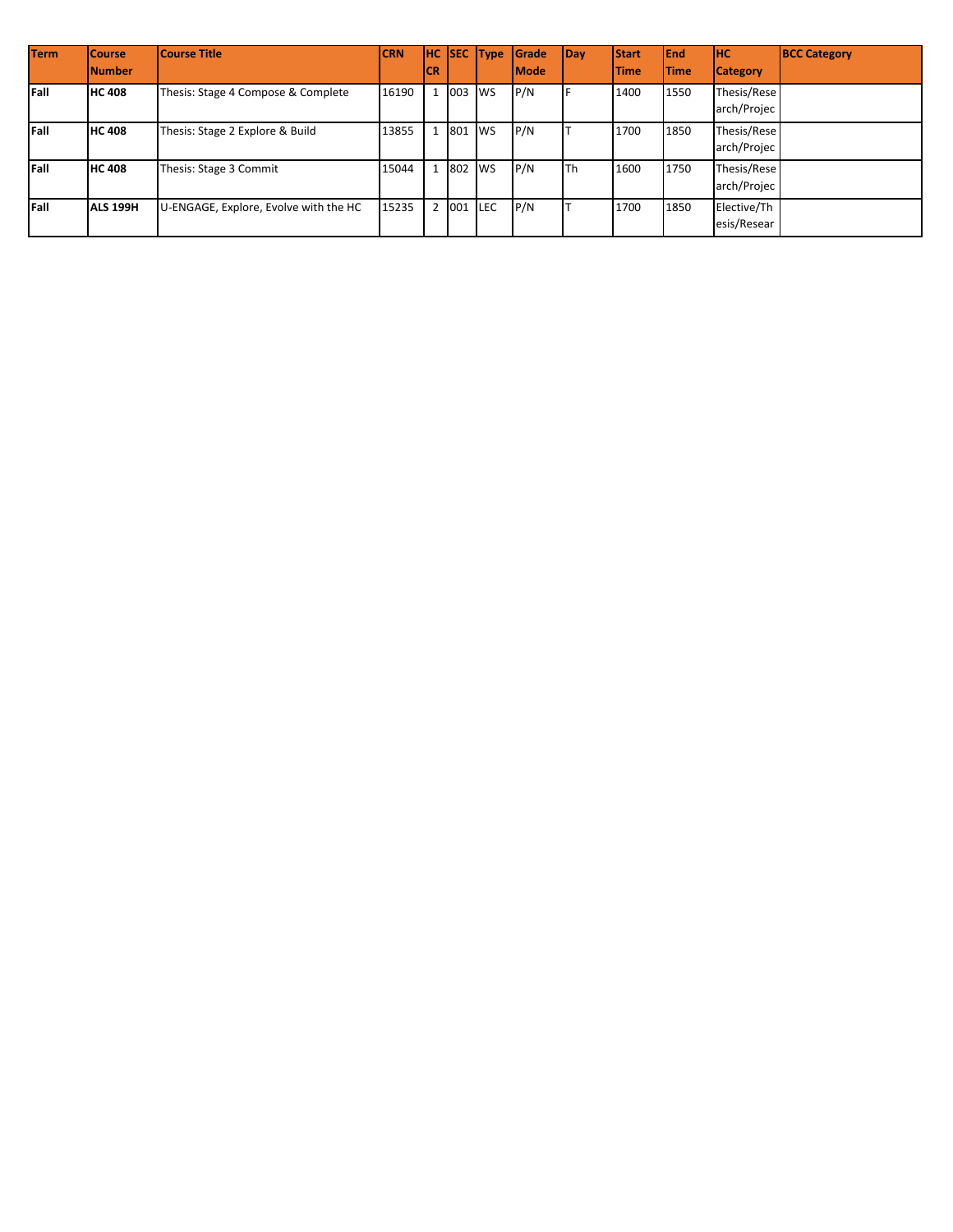| <b>Term</b> | <b>Course</b>          | <b>Course Title</b>                                                  | <b>CRN</b>      |                |           | HC SEC Type | Grade       | <b>Day</b>              | <b>Start</b> | <b>End</b>  | Iнc             | <b>BCC Category</b>                      |
|-------------|------------------------|----------------------------------------------------------------------|-----------------|----------------|-----------|-------------|-------------|-------------------------|--------------|-------------|-----------------|------------------------------------------|
|             | <b>Number</b>          |                                                                      |                 | <b>CR</b>      |           |             | <b>Mode</b> |                         | <b>Time</b>  | <b>Time</b> | <b>Category</b> |                                          |
| Winter      | <b>BA 465H</b>         | Systems Thinking and Practice                                        | 33243           | 4              | 001       | <b>LEC</b>  | A-F         | TTh                     | 1000         | 1150        | <b>BaccCore</b> | Contemporary Global<br>Issues            |
| Winter      | <b>BI 212H</b>         | Principles of Biology                                                | 32386           |                | 4 001     | LEC         | A-F         | MWF &<br><b>GRP MID</b> | 1300         | 1350        | <b>BaccCore</b> | <b>Biological Sciences</b>               |
| Winter      | <b>BI 212H</b>         | Principles of Biology                                                | 32387           |                | 010 LAB   |             | A-F         | W                       | 1400         | 1650        | <b>BaccCore</b> | <b>Biological Sciences</b>               |
| Winter      | <b>BI 212H</b>         | Principles of Biology                                                | 33246           |                | 020 LAB   |             | A-F         | Th                      | 800          | 1050        | <b>BaccCore</b> | <b>Biological Sciences</b>               |
| Winter      | <b>BI 212H</b>         | Principles of Biology                                                | 39614           |                | 030       | LAB         | A-F         | F                       | 1400         | 1650        | <b>BaccCore</b> | <b>Biological Sciences</b>               |
| Winter      | <b>CH 232H</b>         | <b>General Chemistry</b>                                             | 34408           |                | 4 001     | <b>LEC</b>  | $A-F$       | <b>MWF</b>              | 1200         | 1250        | <b>BaccCore</b> | Physical Sciences*                       |
| Winter      | <b>CH 232H</b>         | <b>General Chemistry</b>                                             | 34535           |                | 010       | <b>REC</b>  | A-F         | T                       | 1500         | 1550        | <b>BaccCore</b> | Physical Sciences*                       |
| Winter      | <b>CH 232H</b>         | <b>General Chemistry</b>                                             | 34536           |                | 011       | <b>REC</b>  | A-F         | <b>Th</b>               | 1400         | 1450        | <b>BaccCore</b> | Physical Sciences*                       |
| Winter      | <b>CH 262H</b>         | Laboratory for Chemistry 232H                                        | 34409           |                | 1 010     | LAB         | A-F         | T                       | 1200         | 1450        | <b>BaccCore</b> | <b>Physical Sciences</b>                 |
| Winter      | CH 262H                | Laboratory for Chemistry 232H                                        | 34410           | $\mathbf{1}$   | 011       | LAB         | $A-F$       | Th                      | 1500         | 1750        | <b>BaccCore</b> | <b>Physical Sciences</b>                 |
| Winter      | <b>ED 216H</b>         | Purpose, Structure, & Function of<br><b>Education in a Democracy</b> | 39159           |                | 3 001     | LEC         | A-F         | <b>MWF</b>              | 1600         | 1650        | <b>BaccCore</b> | Difference, Power, and<br>Discrimination |
| Winter      | <b>ENG 220H</b>        | Topics in Difference, Power, and<br>Discrimination                   | 39160           |                | 4 001     | <b>LEC</b>  | A-F         | <b>MWF</b>              | 1400         | 1450        | <b>BaccCore</b> | Difference, Power, and<br>Discrimination |
| Winter      | <b>ES 357H</b>         | Farmworker Justice Movements                                         | 39161           | $\overline{4}$ | 001       | LEC         | $A-F$       | W                       | 1600         | 1950        | <b>BaccCore</b> | Difference, Power, and<br>Discrimination |
| Winter      | <b>HC 199</b>          | <b>Honors Writing</b>                                                | 32736           |                | 3 001     | LEC         | A-F         | <b>MWF</b>              | 1000         | 1050        | <b>BaccCore</b> | Writing II                               |
| Winter      | <b>HC 199</b>          | <b>Honors Writing</b>                                                | 31128           |                | 3 002     | <b>LEC</b>  | A-F         | <b>TTh</b>              | 800          | 920         | <b>BaccCore</b> | Writing II                               |
| Winter      | <b>HC 199</b>          | <b>Honors Writing</b>                                                | 33892           |                | 3 003     | <b>LEC</b>  | A-F         | <b>TTh</b>              | 1000         | 1120        | <b>BaccCore</b> | Writing II                               |
| Winter      | HST/REL<br>324H        | Ancient Jewish History                                               | 39617           |                | 4 001     | <b>LEC</b>  | A-F         | <b>TTh</b>              | 1600         | 1750        | <b>BaccCore</b> | <b>Cultural Diversity</b>                |
| Winter      | HST/REL<br>425H        | Holocaust in its History                                             | 39618 4 001 LEC |                |           |             | $A-F$       | <b>TTh</b>              | 1400         | 1550        | BaccCore        | Contemporary Global<br>Issues            |
| Winter      | <b>MUS 101H</b>        | <b>Music Appreciation: A Survey</b>                                  | 39174           |                | 3 001 LEC |             | A-F         | <b>MWF</b>              | 1200         | 1250        | <b>BaccCore</b> | Literature and the Arts                  |
| Winter      | <b>PAC 293H</b>        | Interdisciplinary Yoga:Mindfullness Skills                           | 39175           |                | 1 001     | <b>ACT</b>  | A-F         | T                       | 1400         | 1550        | <b>BaccCore</b> | Fitness                                  |
| Winter      | <b>PH 222H</b>         | Recitation for Physics 212                                           | 33022           |                | 1 001     | <b>REC</b>  | P/N         | T                       | 1100         | 1150        | <b>BaccCore</b> | <b>Physical Sciences</b>                 |
| Winter      | <b>PH 223H</b>         | Recitation for Physics 213                                           | 33021           |                | 1 001     | <b>REC</b>  | P/N         | Th                      | 1100         | 1150        | <b>BaccCore</b> | <b>Physical Sciences</b>                 |
| Winter      | <b>PH 313H</b>         | <b>Energy Alternatives</b>                                           | 39176           |                | 3 001 LEC |             | A-F         | <b>TTh</b>              | 800          | 920         | <b>BaccCore</b> | Science, Technology,<br>Society          |
| Winter      | <b>PHL 275H</b>        | Introduction to Disability Studies                                   | 39177           | 4              | 001 LEC   |             | A-F         | TTh                     | 1200         | 1320        | <b>BaccCore</b> | Difference, Power,<br>Discrimination     |
| Winter      | PHL/REL<br>160H        | Quests for Meaning: World Religions                                  | 36477           |                | 4 001     | <b>LEC</b>  | A-F         | <b>MW</b>               | 1000         | 1140        | <b>BaccCore</b> | Cultural Diversity                       |
| Winter      | REL/HST<br>324H        | Ancient Jewish History                                               | 39619           |                | 4 001     | <b>LEC</b>  | A-F         | <b>TTh</b>              | 1600         | 1750        | <b>BaccCore</b> | <b>Cultural Diversity</b>                |
| Winter      | REL/HST<br>425H        | Holocaust in its History                                             | 39620           |                | 4 001     | <b>LEC</b>  | A-F         | <b>TTh</b>              | 1400         | 1550        | <b>BaccCore</b> | Contemporary Global<br>Issues            |
| Winter      | <b>REL/PHL</b><br>160H | Quests for Meaning: World Religions                                  | 36478           |                | 4 001     | LEC         | A-F         | <b>MW</b>               | 1000         | 1140        | <b>BaccCore</b> | <b>Cultural Diversity</b>                |
| Winter      | <b>WGSS 325H</b>       | Disney: Gender, Race, and Empire                                     | 39178           |                | 3 001 LEC |             | A-F         | F                       | 1000         | 1250        | BaccCore        | Difference, Power, and<br>Discrimination |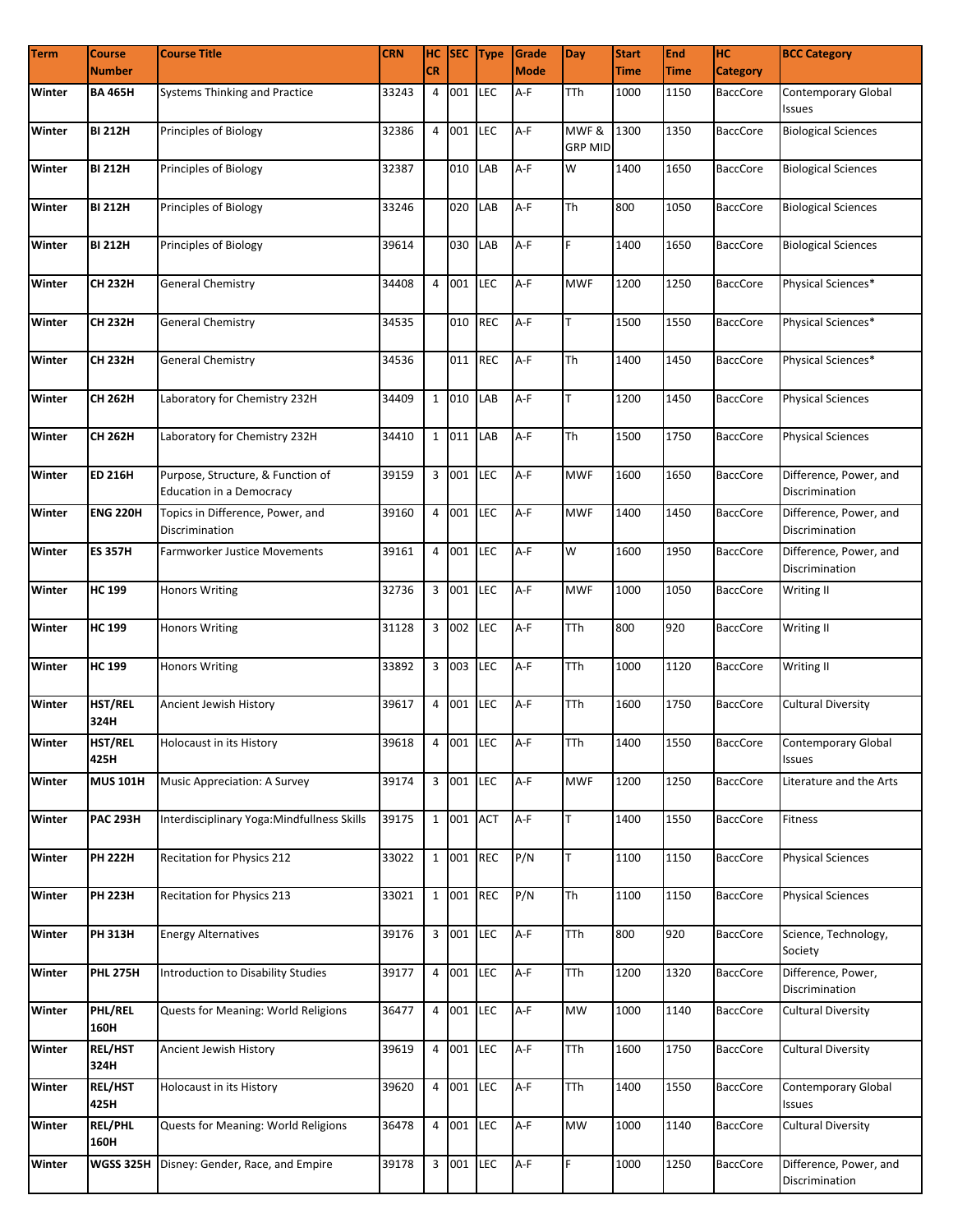| <b>Term</b> | <b>Course</b>  | <b>Course Title</b>      | <b>CRN</b> |     |         | HC SEC Type Grade | <b>IDav</b> | <b>Start</b> | <b>IEnd</b>  | Інс             | <b>BCC Category</b> |
|-------------|----------------|--------------------------|------------|-----|---------|-------------------|-------------|--------------|--------------|-----------------|---------------------|
|             | <b>Number</b>  |                          |            | ICR |         | <b>Mode</b>       |             | <b>Time</b>  | <b>ITime</b> | <b>Category</b> |                     |
| Winter      | <b>WR 327H</b> | <b>Technical Writing</b> | 37581      |     | 001 LEC | IA-F              | <b>MWF</b>  | 1000         | 1050         | <b>BaccCore</b> | <b>Writing II</b>   |
| Winter      | <b>WR 362H</b> | <b>Science Writing</b>   | 39179      |     | 001 LEC | $A-F$             | <b>MWF</b>  | 1100         | 1150         | <b>BaccCore</b> | <b>Writing II</b>   |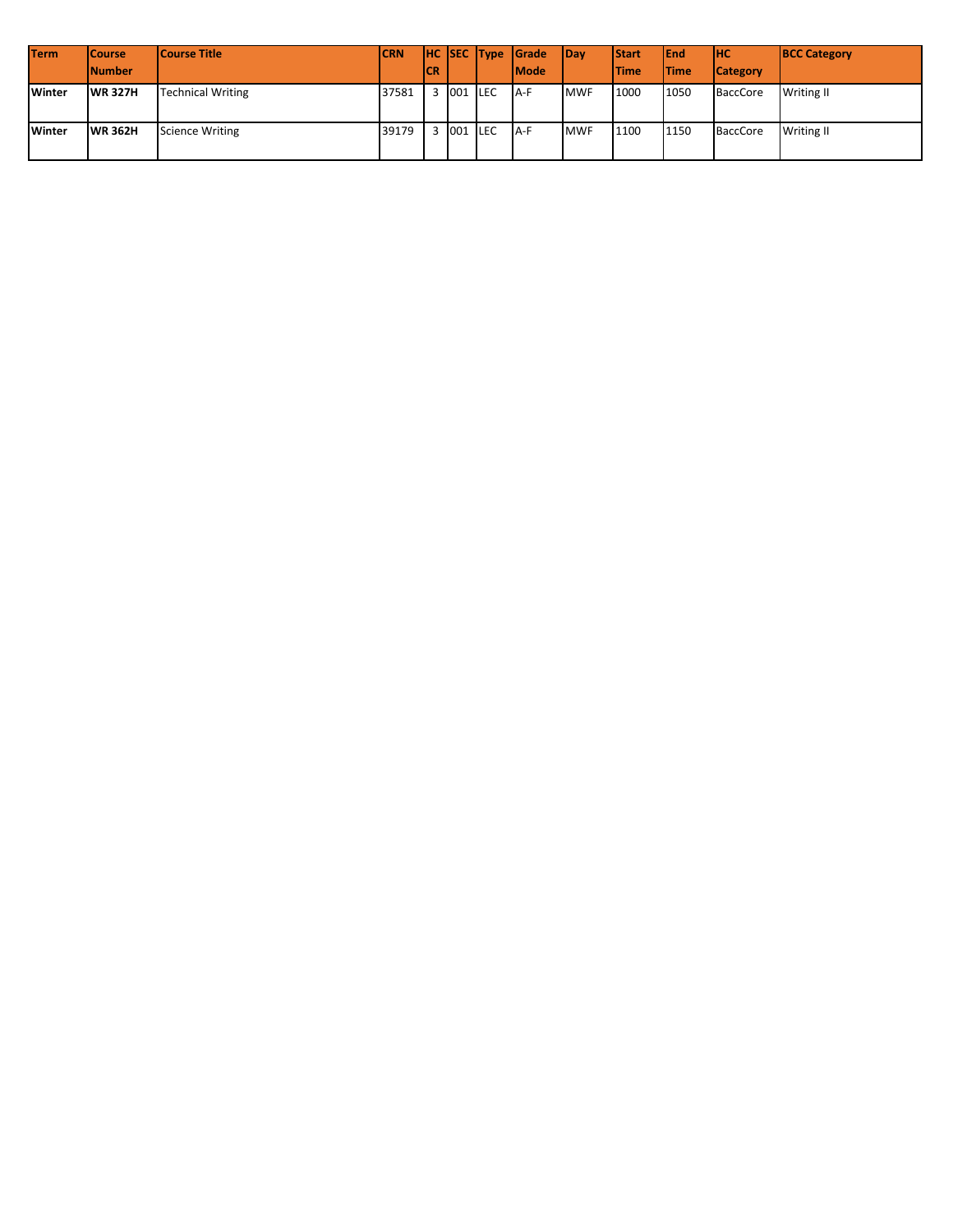| <b>Term</b> | <b>Course</b>               | <b>Course Title</b>                                                        | <b>CRN</b>          |              |           | HC SEC Type    | Grade       | <b>Day</b> | <b>Start</b> | End         | Iнс             | <b>BCC Category</b> |
|-------------|-----------------------------|----------------------------------------------------------------------------|---------------------|--------------|-----------|----------------|-------------|------------|--------------|-------------|-----------------|---------------------|
|             | <b>Number</b>               |                                                                            |                     | <b>CR</b>    |           |                | <b>Mode</b> |            | <b>Time</b>  | <b>Time</b> | <b>Category</b> |                     |
| Winter      | <b>BOT 407H</b>             | Ecology and Environmental Quality in the<br>Himalaya                       | 39158               | $\mathbf{1}$ | 800       | <b>SEM</b>     | P/N         |            | 1400         | 1550        | Colloquia       |                     |
| Winter      | <b>ENSC 407H</b><br>/нс 407 | Introduction to Traditional Ecological<br>Knowledge (TEK)                  | 40196               |              | 2 400     | Onlin A-F<br>e |             | Online     |              |             | Colloquia       |                     |
| Winter      | <b>HC 299</b>               | <b>Building Hope: International Service</b><br>Learning                    | 34886               |              | 1 800     | <b>SEM</b>     | A-F         | <b>Th</b>  | 1400         | 1550        | Colloquia       |                     |
| Winter      | <b>HC 299</b>               | MoPop Trip                                                                 | 39162               |              | 1 801 SEM |                | P/N         | F.         | 1700         | 1750        | Colloquia       |                     |
| Winter      | <b>HC 299</b>               | Leadership: Two Perspectives                                               | 39783               |              | 1 802     | <b>SEM</b>     | P/N         | M          | 1400         | 1550        | Colloquia       |                     |
| Winter      | HC 299 /<br><b>HST 299H</b> | The History Games                                                          | 37561               |              | 2 003     | SEM            | P/N         | <b>MW</b>  | 1000         | 1050        | Colloquia       |                     |
| Winter      | <b>HC 407</b>               | How Your 'in' Group Influences You                                         | 39163               |              | 2 001     | SEM            | $A-F$       | F.         | 1000         | 1150        | Colloquia       |                     |
| Winter      | <b>HC 407</b>               | Race, White Supremacy, and the State of<br>Oregon                          | 39164               |              | 2 002 SEM |                | P/N         | <b>MW</b>  | 900          | 950         | Colloquia       |                     |
| Winter      | <b>HC 407</b>               | God, Pain, and the Problem of Evil: An<br>Introduction to C.S. Lewis       | 33710               |              | 2 003 SEM |                | P/N         | M          | 1600         | 1750        | Colloquia       |                     |
| Winter      | <b>HC 407</b>               | Energy IQ                                                                  | 33893               |              | 2 005 SEM |                | A-F         | TTh        | 1600         | 1650        | Colloquia       |                     |
| Winter      | <b>HC 407</b>               | <b>Historical Fictions and Fictional Histories</b>                         | 37565               |              | 2 006 SEM |                | P/N         | <b>Th</b>  | 1000         | 1150        | Colloquia       |                     |
| Winter      | <b>HC 407</b>               | Folly's Mirror: The Power and Reach of<br><b>Contemporary Satire</b>       | 36833               |              | 2 007 SEM |                | P/N         | T.         | 1200         | 1350        | Colloquia       |                     |
| Winter      | <b>HC 407</b>               | Science, Ethics and Star Trek                                              | 37566               |              | 1 008 SEM |                | A-F         | Th         | 1400         | 1450        | Colloquia       |                     |
| Winter      | <b>HC 407</b>               | OSU, Women, and Oral History: An<br>Exploration of 150 Years               | 37567               |              | 2 009     | <b>SEM</b>     | P/N         | T.         | 1000         | 1150        | Colloquia       |                     |
| Winter      | <b>HC 407</b>               | Data Driven Enchanted Objects                                              | 37568               |              | 2 010     | <b>SEM</b>     | P/N         | T          | 1200         | 1350        | Colloquia       |                     |
| Winter      | <b>HC 407</b>               | Sacred Places and Astronomy                                                | 34887               |              | 1 011     | SEM            | P/N         | T          | 1000         | 1050        | Colloquia       |                     |
| Winter      | <b>HC 407</b>               | Science of Science Fiction                                                 | 34888               |              | 1 012 SEM |                | P/N         | Th         | 1000         | 1050        | Colloquia       |                     |
| Winter      | <b>HC 407</b>               | Reimagining the City                                                       | 39165 2 013 SEM A-F |              |           |                |             | W          | 1200         | 1350        | Colloquia       |                     |
| Winter      | <b>HC 407</b>               | <b>Online Newsroom</b>                                                     | 37570               |              | 2 014 SEM |                | P/N         | <b>MW</b>  | 1100         | 1150        | Colloquia       |                     |
| Winter      | <b>HC 407</b>               | Found Objects: Material Culture, Meaning, 39166<br>and Memory              |                     |              | 2 015 SEM |                | P/N         | W          | 1000         | 1150        | Colloquia       |                     |
| Winter      | <b>HC 407</b>               | Semiotics                                                                  | 39615               |              | 1 017 SEM |                | P/N         | M          | 1200         | 1250        | Colloquia       |                     |
| Winter      | <b>HC 407</b>               | Translations                                                               | 37571               |              | 2 018 SEM |                | P/N         | TTh        | 1200         | 1250        | Colloquia       |                     |
| Winter      | <b>HC 407</b>               | Toy-Based Technology for Children with<br><b>Disabilities</b>              | 39169               |              | 2 021 SEM |                | A-F         | T.         | 1400         | 1550        | Colloquia       |                     |
| Winter      | <b>HC 407</b>               | Learning Through Play                                                      | 39170               |              | 2 023 SEM |                | A-F         | TTh        | 900          | 950         | Colloquia       |                     |
| Winter      | <b>HC 407</b>               | Last Year Experience                                                       | 37049               |              | 2 0 2 4   | <b>SEM</b>     | P/N         | W          | 1000         | 1150        | Colloquia       |                     |
| Winter      | <b>HC 407</b>               | Publishing Underground: Publishing<br><b>Technology and Radical Reform</b> | 38240               |              | 2 025     | <b>SEM</b>     | P/N         | T.         | 1200         | 1350        | Colloquia       |                     |
| Winter      | <b>HC 407</b>               | Around the Ancient World in 10 Objects                                     | 39616               |              | 2 027     | <b>SEM</b>     | P/N         | MF         | 1100         | 1150        | Colloquia       |                     |
| Winter      | <b>HC 407</b>               | Social Change: Strategies, Impact,<br>Technology, and Solutions Journalism | 39833               |              | 2 029 SEM |                | P/N         | F.         | 1200         | 1550        | Colloquia       |                     |
| Winter      | <b>HC 407</b>               | Imaging the Universe                                                       | 39786               |              | 1 030 SEM |                | P/N         | W          | 1700         | 1750        | Colloquia       |                     |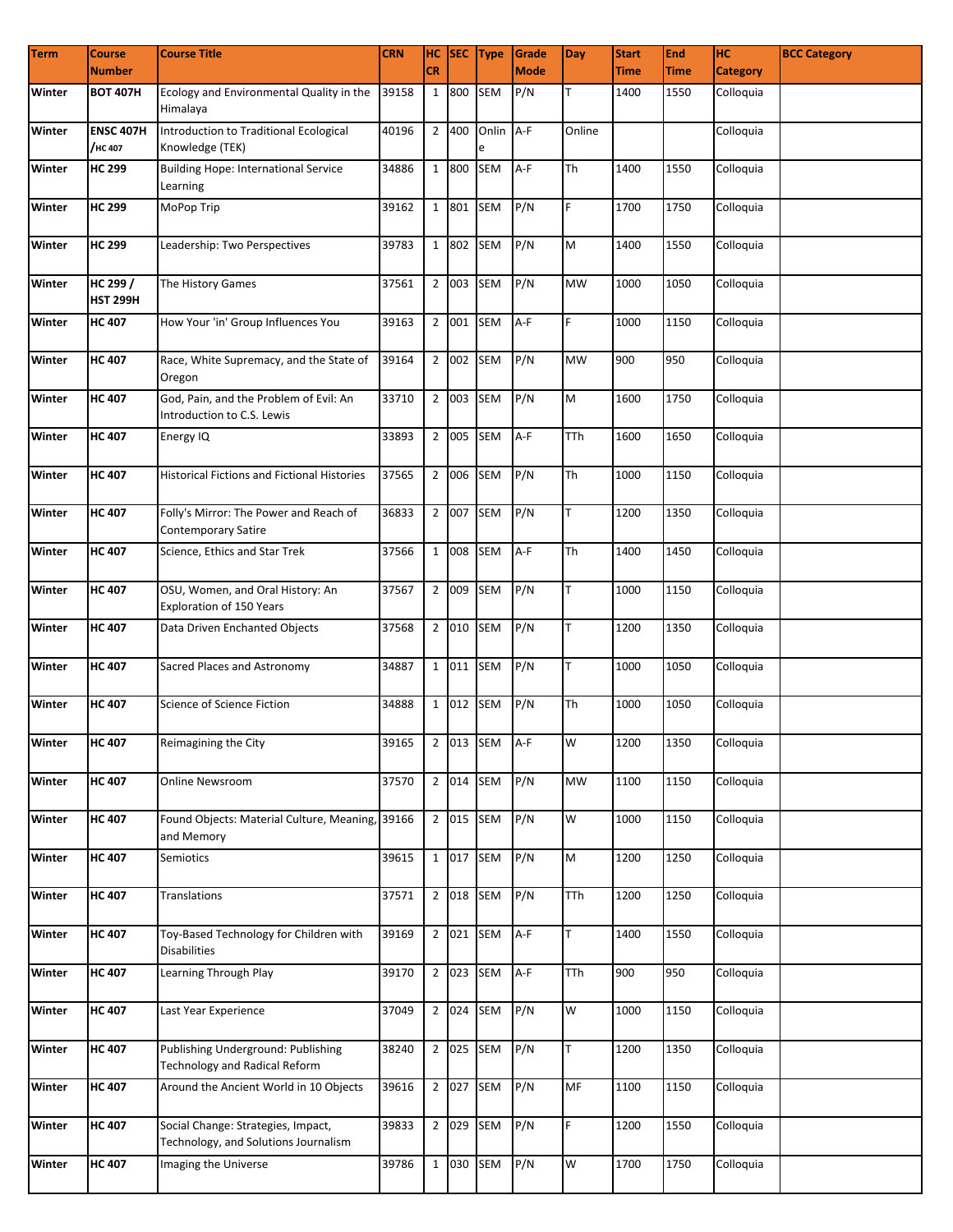| <b>Term</b> | <b>Course</b>                      | <b>Course Title</b>                                                   | <b>CRN</b> | Інс            |     | SEC Type        | Grade       | Day       | <b>Start</b> | <b>End</b>  | <b>HC</b>       | <b>BCC Category</b> |
|-------------|------------------------------------|-----------------------------------------------------------------------|------------|----------------|-----|-----------------|-------------|-----------|--------------|-------------|-----------------|---------------------|
|             | <b>Number</b>                      |                                                                       |            | <b>CR</b>      |     |                 | <b>Mode</b> |           | <b>Time</b>  | <b>Time</b> | <b>Category</b> |                     |
| Winter      | <b>HC 407</b>                      | Advancing Our Knowledge of Earth and<br>Beyond: Satellite Missions    |            | $\overline{2}$ | 031 | <b>SEM</b>      | A-F         | Th        | 1600         | 1750        | Colloquia       |                     |
| Winter      | <b>HC 407</b>                      | After Studying Abroad                                                 | 39960      |                | 801 | <b>SEM</b>      | P/N         |           | 1200         | 1350        | Colloquia       |                     |
| Winter      | <b>HC 407</b>                      | The Designed World                                                    | 39784      |                | 802 | <b>SEM</b>      | P/N         |           | 1000         | 1150        | Colloquia       |                     |
| Winter      | 407H                               | HC 407/ENSC Introduction to Traditional Ecological<br>Knowledge (TEK) | 40019      | 2              | 400 | Onlin A-F<br>1e |             | Online    |              |             | Colloquia       |                     |
| Winter      | <b>HST 299H /</b><br><b>HC 299</b> | The History Games                                                     | 37562      | $\overline{2}$ | 001 | <b>SEM</b>      | P/N         | <b>MW</b> | 1000         | 1050        | Colloquia       |                     |
| Winter      | <b>PH 407H</b>                     | The Weird World of Quantum Mechanics                                  | 35937      |                | 001 | <b>SEM</b>      | A-F         |           | 1400         | 1450        | Colloquia       |                     |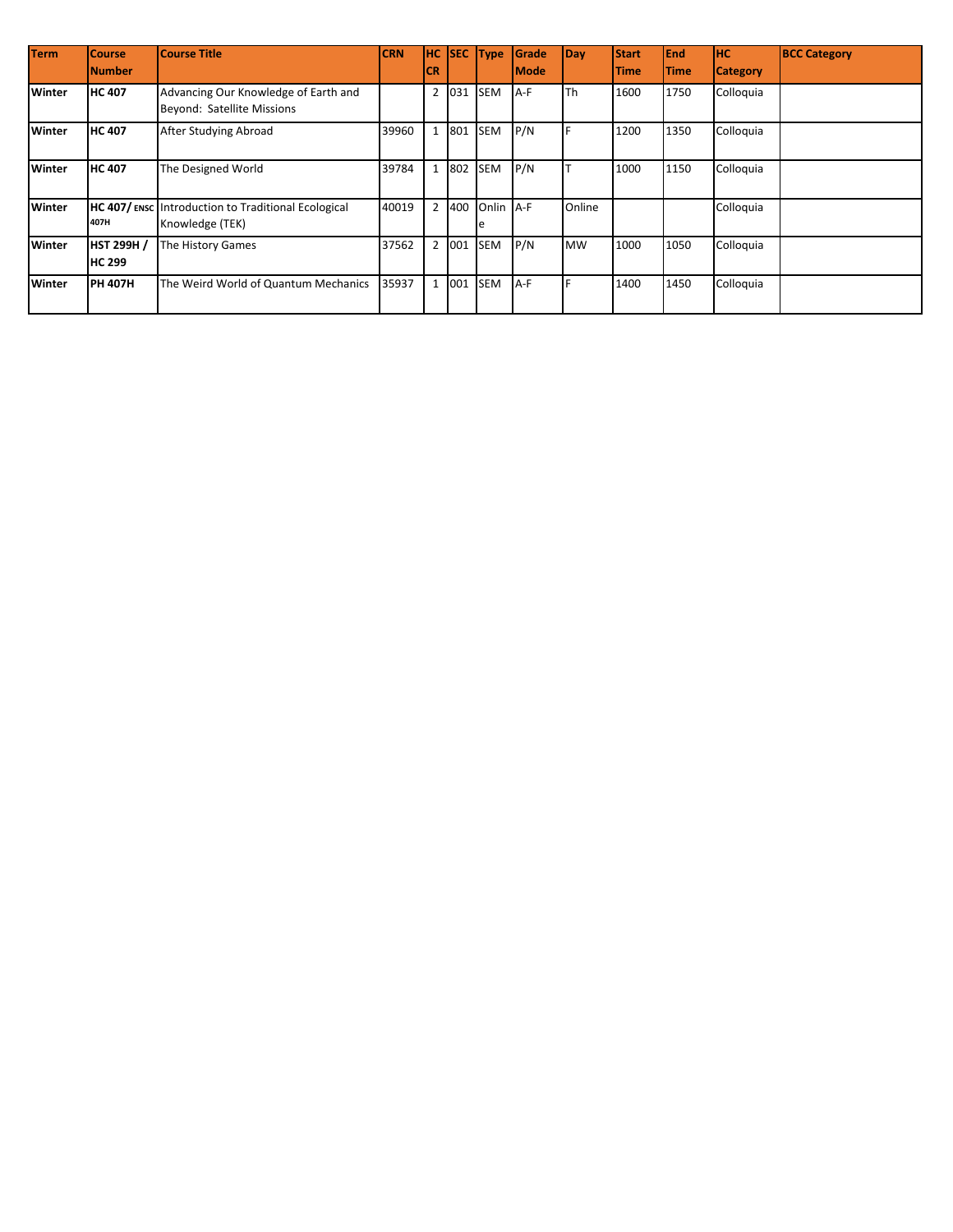| <b>Term</b> | <b>Course</b>    | <b>Course Title</b>                                    | <b>CRN</b> |           |           | HC SEC Type | Grade       | <b>Day</b>          | <b>Start</b>            | <b>End</b>      | Iнc             | <b>BCC Category</b> |
|-------------|------------------|--------------------------------------------------------|------------|-----------|-----------|-------------|-------------|---------------------|-------------------------|-----------------|-----------------|---------------------|
|             | <b>Number</b>    |                                                        |            | <b>CR</b> |           |             | <b>Mode</b> |                     | <b>Time</b>             | <b>Time</b>     | <b>Category</b> |                     |
| Winter      | <b>BA 161H</b>   | Innovation Nation - Awareness to Action                | 37946      |           | 2 010     | <b>LEC</b>  | A-F         | <b>MW</b>           | 1200                    | 1250            | Elective        |                     |
| Winter      | <b>BA 161H</b>   | Innovation Nation - Awareness to Action                | 37949      |           | 2 012 LEC |             | A-F         | <b>MW</b>           | 1300                    | 1350            | Elective        |                     |
| Winter      | <b>BA 161H</b>   | Innovation Nation - Awareness to Action                | 37953      |           | 2 014 LEC |             | A-F         | TTh                 | 1200                    | 1250            | Elective        |                     |
| Winter      | <b>BA 161H</b>   | Innovation Nation - Awareness to Action                | 38118      |           | 2 016 LEC |             | A-F         | <b>TTh</b>          | 1300                    | 1350            | Elective        |                     |
| Winter      | <b>BA 161H</b>   | <b>Innovation Nation - Awareness to Action</b>         | 37955      |           | 019 REC   |             | $A-F$       | F                   | 0900                    | 0950            | Elective        |                     |
| Winter      | <b>BA 213H</b>   | <b>Managerial Accounting</b>                           | 39152      |           | 4 001     | <b>LEC</b>  | A-F         | <b>MW</b>           | 1600                    | 1750            | Elective        |                     |
| Winter      | <b>BA 230H</b>   | Legal Environment of Business                          | 37555      |           | 4 001     | LEC         | A-F         | <b>MW</b>           | 1200                    | 1350            | Elective        |                     |
| Winter      | <b>BA 275H</b>   | <b>Foundations of Statistical Inference</b>            | 37557      |           | 4 001     | LEC         | A-F         | <b>TTh</b>          | 1600                    | 1750            | Elective        |                     |
| Winter      | <b>BA 352H</b>   | Managing Individual and Team<br>Performance            | 39612      |           | 4 001 LEC |             | $A-F$       | <b>TTh</b>          | 1400                    | 1550            | Elective        |                     |
| Winter      | <b>BA 357H</b>   | <b>Operations Management</b>                           | 39154      |           | 4 001     | LEC         | $A-F$       | <b>TTh</b>          | 1200                    | 1350            | Elective        |                     |
| Winter      | <b>BA 360H</b>   | Introduction to Financial Management                   | 37966      |           | 4 003     | LEC         | $A-F$       | <b>TTh</b>          | 1000                    | 1150            | Elective        |                     |
| Winter      | <b>BA 390H</b>   | Marketing                                              | 39156      |           | 4 001     | LEC         | A-F         | <b>MW</b>           | 1400                    | 1550            | Elective        |                     |
| Winter      | <b>BI 370H</b>   | Ecology                                                | 40017      |           | 3 001     | LEC         | A-F         | <b>TTh</b>          | 1200                    | 1320            | Elective        |                     |
| Winter      | <b>CBEE 102H</b> | Engineering Problem Solving and<br>Computations        | 34402      |           | 001       | LEC         | A-F         | <b>MW</b>           | 1500                    | 1550            | Elective        |                     |
| Winter      | <b>CBEE 102H</b> | Engineering Problem Solving and<br>Computations        | 34403      |           | 2 010     | LAB         | $A-F$       | <b>TTh</b>          | 800                     | 950             | Elective        |                     |
| Winter      | <b>CBEE 102H</b> | Engineering Problem Solving and<br>Computations        | 35088      |           | 2 020     | LAB         | A-F         | <b>TTh</b>          | 1000                    | 1150            | Elective        |                     |
| Winter      | <b>CBEE 212H</b> | <b>Energy Balances</b>                                 | 35364      |           | 001       | LEC         | $A-F$       | MF                  | 1000                    | 1050            | Elective        |                     |
| Winter      |                  | <b>CBEE 212H</b> Energy Balances                       | 35365      |           |           | 010 REC A-F |             | W                   | 1000                    | 1050            | Elective        |                     |
| Winter      | <b>CBEE 212H</b> | <b>Energy Balances</b>                                 | 35366      |           | 1 020 STD |             | $A-F$       | T.                  | 1300                    | 1350            | Elective        |                     |
| Winter      | <b>CH 362H</b>   | <b>Experimental Chemistry I</b>                        | 32360      |           | 3 010 LEC |             | A-F         | T.                  | 1200                    | 1250            | Elective        |                     |
| Winter      | <b>CH 362H</b>   | <b>Experimental Chemistry I</b>                        | 32361      |           | 011 LAB   |             | $A-F$       | TTh                 | T 1300-<br>1550         | R 1200-<br>1550 | Elective        |                     |
| Winter      | <b>CH 362H</b>   | <b>Experimental Chemistry I</b>                        | 32362      |           | 3 020     | LEC         | $A-F$       | W                   | 1200                    | 1250            | Elective        |                     |
| Winter      | CH 362H          | <b>Experimental Chemistry I</b>                        | 32363      |           | 021 LAB   |             | $A-F$       | WF                  | W 1300- F 1200-<br>1550 | 1550            | Elective        |                     |
| Winter      | <b>CH 462H</b>   | <b>Experimental Chemistry II</b>                       | 32364      |           | 3 001 LEC |             | $A-F$       | W                   | 1300                    | 1350            | Elective        |                     |
| Winter      | CH 462H          | <b>Experimental Chemistry II</b>                       | 32365      |           | 010 LAB   |             | $A-F$       | WF                  | W 1400- F 1300-<br>1650 | 1650            | Elective        |                     |
| Winter      | <b>CHE 332H</b>  | Transport Phenomena II                                 | 35641      |           | 001       | LEC         | A-F         | <b>TTh</b><br>& GRP | 1200                    | 1250            | Elective        |                     |
| Winter      | <b>CHE 332H</b>  | Transport Phenomena II                                 | 35640      |           | 1 010     | <b>STD</b>  | $A-F$       | <b>MW</b>           | 1300                    | 1350            | Elective        |                     |
| Winter      | <b>CS 325H</b>   | Analysis of Algorithms                                 | 37215      |           | 4 001     | LEC         | $A-F$       | <b>TTh</b>          | 1200                    | 1320            | Elective        |                     |
| Winter      | ENGR 391H        | <b>Engineering Economics and Project</b><br>Management | 38273      |           | 3 001 LEC |             | $A-F$       | <b>TTh</b>          | 1400                    | 1520            | Elective        |                     |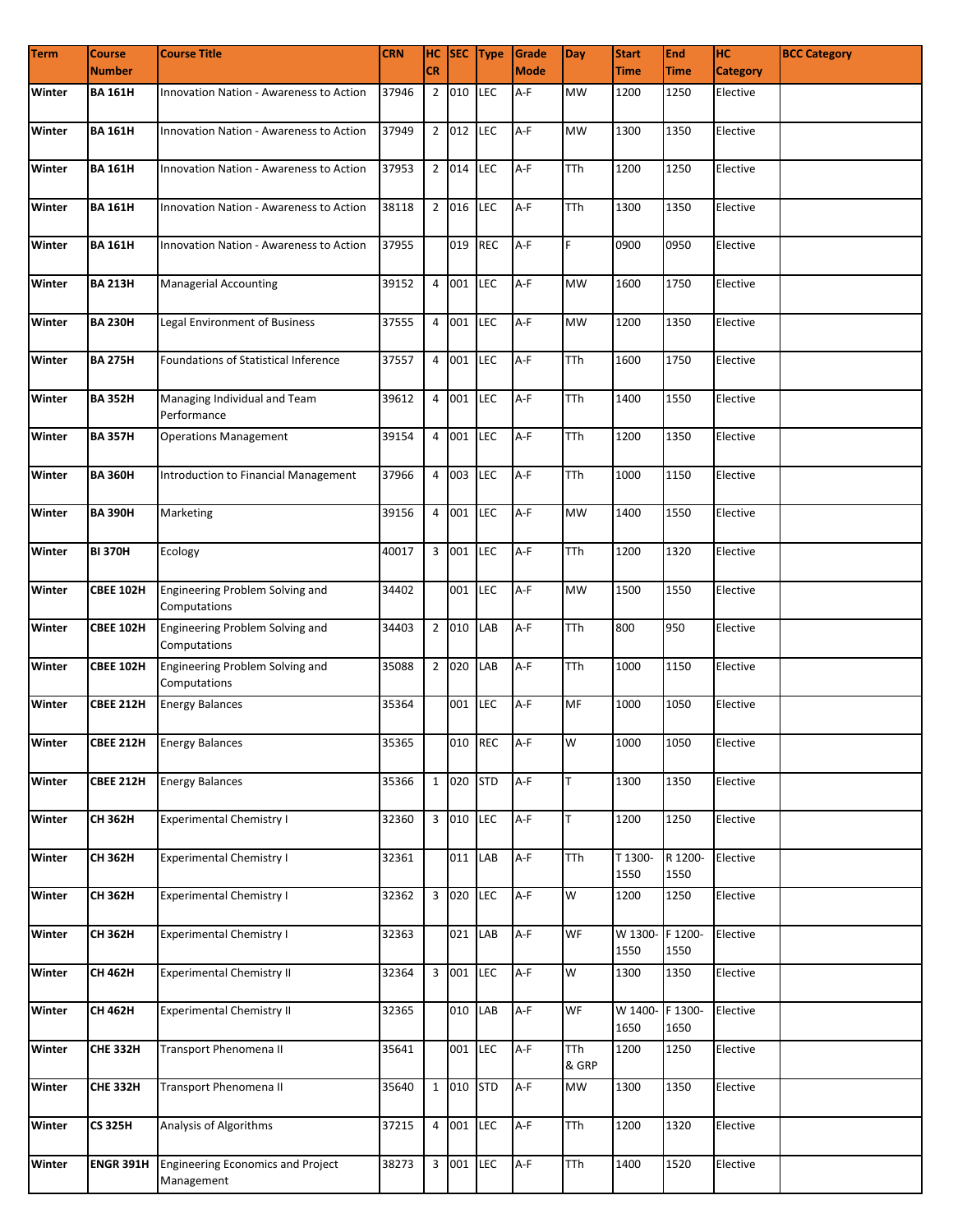| <b>Term</b> | <b>Course</b>         | <b>Course Title</b>                   | <b>CRN</b> | HC.            |         | SEC Type   | Grade       | Day        | <b>Start</b>            | <b>End</b>               | <b>HC</b>       | <b>BCC Category</b> |
|-------------|-----------------------|---------------------------------------|------------|----------------|---------|------------|-------------|------------|-------------------------|--------------------------|-----------------|---------------------|
|             | <b>Number</b>         |                                       |            | <b>CR</b>      |         |            | <b>Mode</b> |            | <b>Time</b>             | <b>Time</b>              | <b>Category</b> |                     |
| Winter      | H 100H                | Introduction to Public Health         | 35369      |                | 4 001   | <b>LEC</b> | A-F         | <b>TTh</b> | 1000                    | 1150                     | Elective        |                     |
| Winter      | <b>HC 409</b>         | Conversants                           | 31335      |                | 1 005   | PRAC P/N   |             |            |                         |                          | Elective        |                     |
| Winter      | <b>HC 409</b>         | Civic Engagement                      | 35038      |                | 1 007   | PRAC       | P/N         |            |                         |                          | Elective        |                     |
| Winter      | <b>HC 409</b>         | Professional & Career Development     | 40036      |                | 1 008   | PRAC       | P/N         | W          | 1200                    | 1350                     | Elective        |                     |
| Winter      | <b>ME 317H</b>        | Intermediate Dynamics                 | 34889      |                | 4 001   | LEC        | A-F         | <b>MW</b>  | 1600                    | 1750                     | Elective        |                     |
| Winter      | <b>ME 383H</b>        | Mechanical Component Design           | 37574      |                | 001     | <b>LEC</b> | A-F         | TTh        | 830                     | 950                      | Elective        |                     |
| Winter      | <b>ME 383H</b>        | <b>Mechanical Component Design</b>    | 37575      |                | 1 010   | LAB        | A-F         | W          | 1000                    | 1150                     | Elective        |                     |
| Winter      | <b>ME/NSE</b><br>331H | <b>Introductory Fluid Mechanics</b>   | 40133      | $\overline{4}$ | 001     | LEC        | A-F         | <b>TR</b>  | 1400                    | 1550                     | Elective        |                     |
| Winter      | <b>MTH 252H</b>       | <b>Integral Calculus</b>              | 32366      | $\overline{4}$ | 001     | <b>LEC</b> | $A-F$       | <b>MWF</b> | 1000                    | 1120                     | Elective        |                     |
| Winter      | <b>MTH 252H</b>       | <b>Integral Calculus</b>              | 35801      | $\overline{4}$ | 002     | <b>LEC</b> | A-F         | <b>MWF</b> | MF 1300-W 1200-<br>1350 | 1350                     | Elective        |                     |
| Winter      | <b>MTH 252H</b>       | <b>Integral Calculus</b>              | 37126      | $\overline{4}$ | 003     | LEC        | A-F         | <b>MWF</b> | M 1400-<br>1550         | WF 1400-Elective<br>1450 |                 |                     |
| Winter      | <b>MTH 254H</b>       | Vector Calculus I                     | 33894      |                | 4 001   | LEC        | A-F         | <b>MWF</b> | MW<br>1400-             | F 1400-<br>1550          | Elective        |                     |
| Winter      | <b>MTH 255H</b>       | Vector Calculus II                    | 33712      |                | 4 001   | <b>LEC</b> | A-F         | <b>MWF</b> | MF 900-<br>950          | W 800-<br>950            | Elective        |                     |
| Winter      | <b>MTH 256H</b>       | <b>Applied Differential Equations</b> | 32367      |                | 4 001   | LEC        | A-F         | <b>MWF</b> | 1300                    | 1350                     | Elective        |                     |
| Winter      | <b>MTH 256H</b>       | <b>Applied Differential Equations</b> | 35635      |                | 002 REC |            | A-F         | W          | 1200                    | 1250                     | Elective        |                     |
| Winter      | <b>MTH 256H</b>       | <b>Applied Differential Equations</b> | 36476      |                | 4 003   | <b>LEC</b> | A-F         | <b>MWF</b> | 1400                    | 1450                     | Elective        |                     |
| Winter      | <b>MTH 256H</b>       | <b>Applied Differential Equations</b> | 37162      |                | 004     | <b>REC</b> | A-F         | W          | 1500                    | 1550                     | Elective        |                     |
| Winter      | <b>MTH 306H</b>       | Matrix and Power Series Methods       | 32394      | $\overline{4}$ | 001     | <b>LEC</b> | A-F         | <b>MWF</b> | 1000                    | 1120                     | Elective        |                     |
| Winter      | NSE/ME<br>331H        | <b>Introductory Fluid Mechanics</b>   | 40248      | $\overline{4}$ | 001     | <b>LEC</b> | A-F         | <b>TR</b>  | 1400                    | 1550                     | Elective        |                     |
| Winter      | <b>PSY 499H</b>       | Data Analysis in R                    | 39787      | $\overline{4}$ | 001     | <b>LEC</b> | A-F         | F.         | 1000                    | 1350                     | Elective        |                     |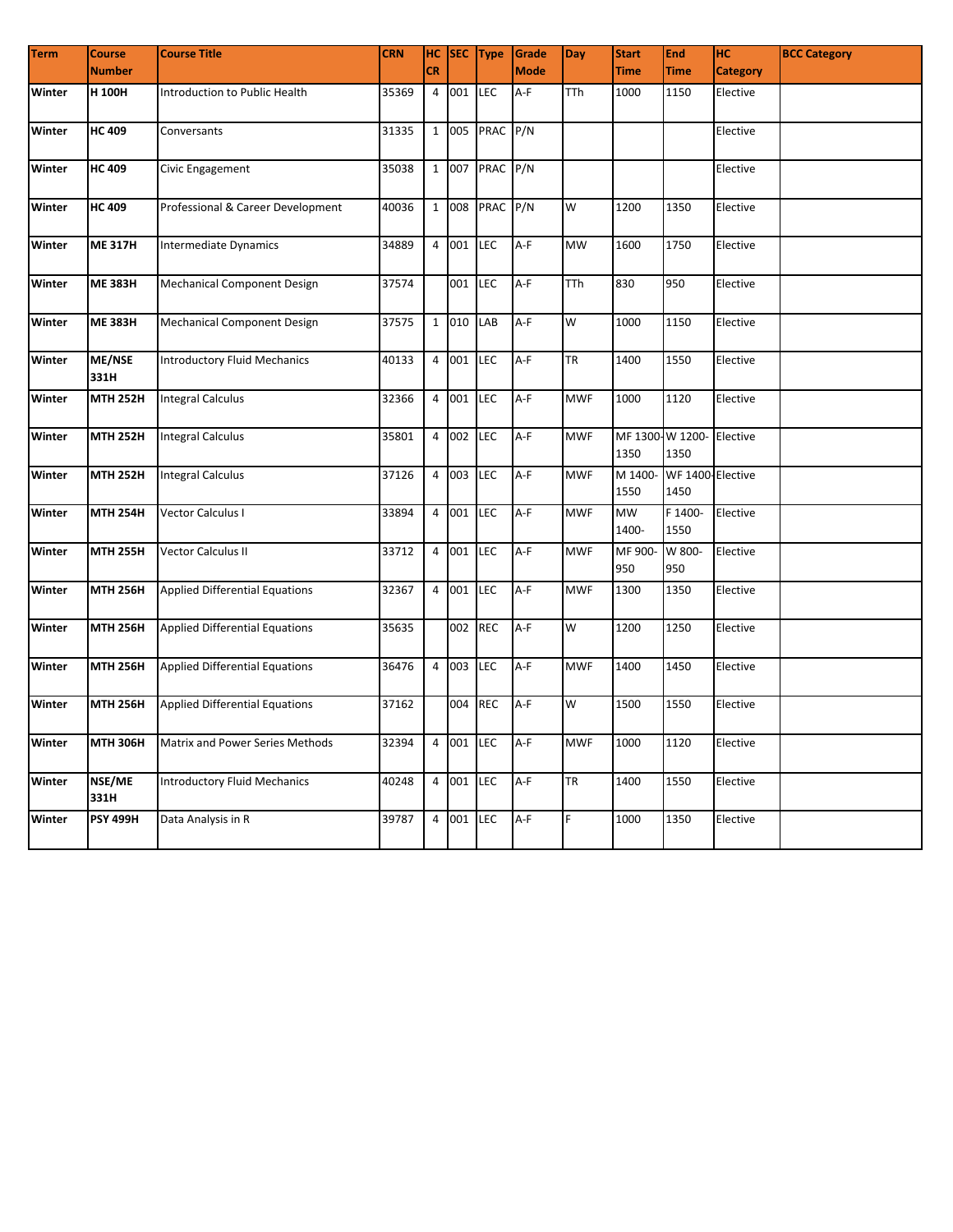| <b>Term</b>   | <b>Course</b> | <b>Course Title</b>                | <b>CRN</b> |     |          | <b>HC SEC Type</b> | <b>I</b> Grade | <b>Day</b> | <b>Start</b> | <b>IEnd</b>  | Інс                        | <b>BCC Category</b> |
|---------------|---------------|------------------------------------|------------|-----|----------|--------------------|----------------|------------|--------------|--------------|----------------------------|---------------------|
|               | <b>Number</b> |                                    |            | ICR |          |                    | <b>Mode</b>    |            | <b>Time</b>  | <b>ITime</b> | <b>Category</b>            |                     |
| <b>Winter</b> | <b>HC 408</b> | Thesis: Stage 2 Explore & Build    | 33711      |     | . 1001   | <b>HYB</b>         | P/N            | Iw         | 1700         | 1750         | Thesis/Rese<br>arch/Projec |                     |
| <b>Winter</b> | <b>HC 408</b> | Thesis: Stage 3 Commit             | 36363      |     | 1 002 WS |                    | P/N            | lTh        | 1600         | 1750         | Thesis/Rese<br>arch/Projec |                     |
| Winter        | <b>HC 408</b> | Thesis: Stage 4 Compose & Complete | 35630      |     | 1 003 WS |                    | P/N            |            | 1400         | 1550         | Thesis/Rese<br>arch/Projec |                     |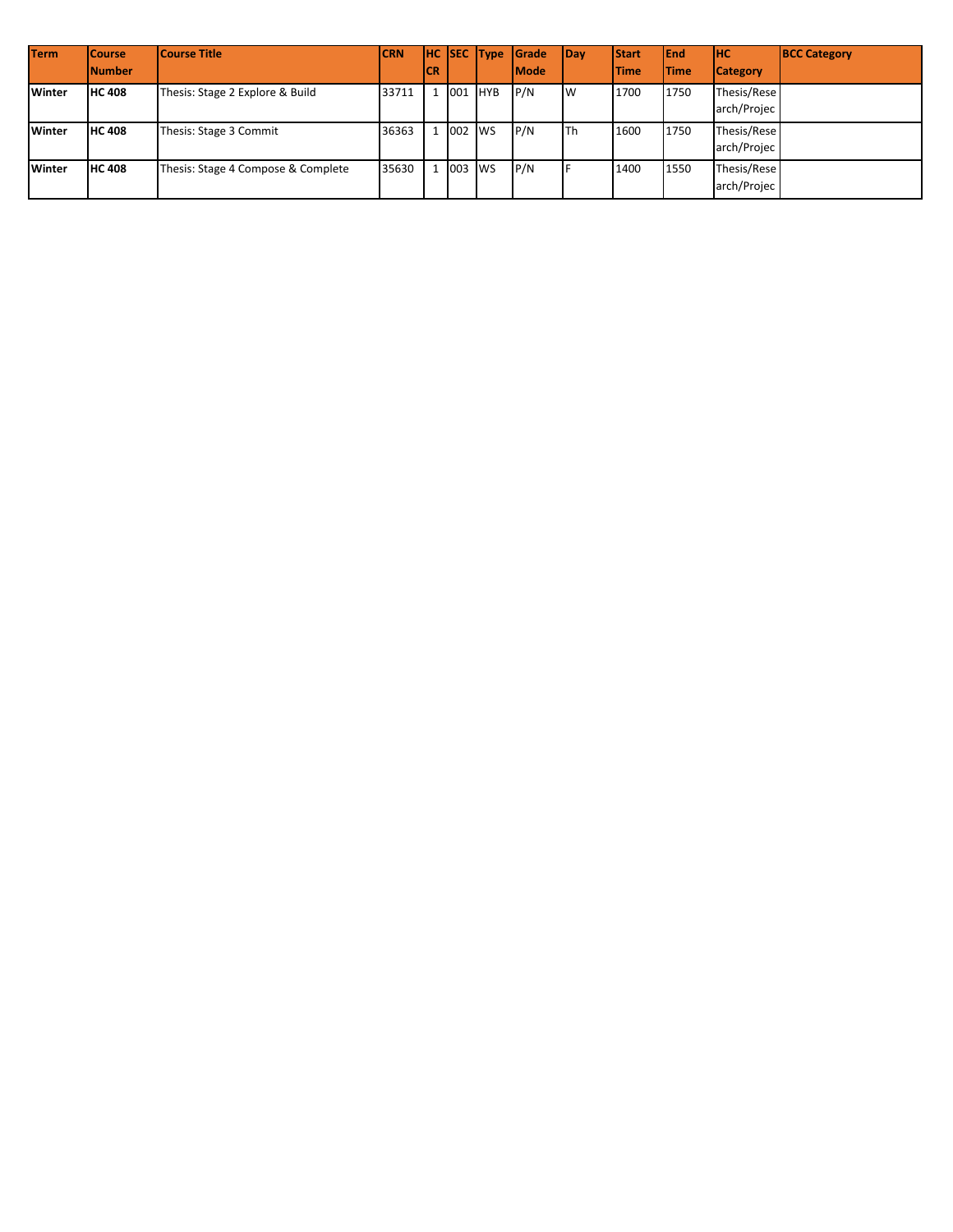| <b>Term</b>   | <b>Course</b>    | <b>Course Title</b>                              | <b>CRN</b>      |                |           | HC SEC Type | Grade       | <b>Day</b>              | <b>Start</b> | <b>End</b>  | Iнc             | <b>BCC Category</b>                                 |
|---------------|------------------|--------------------------------------------------|-----------------|----------------|-----------|-------------|-------------|-------------------------|--------------|-------------|-----------------|-----------------------------------------------------|
|               | <b>Number</b>    |                                                  |                 | <b>CR</b>      |           |             | <b>Mode</b> |                         | <b>Time</b>  | <b>Time</b> | <b>Category</b> |                                                     |
| Spring        | <b>BI 213H</b>   | Principles of Biology                            | 52701           | 4              | 001       | <b>LEC</b>  | A-F         | MWF &<br><b>GRP MID</b> | 1300         | 1350        | <b>BaccCore</b> | <b>Biological Sciences</b>                          |
| <b>Spring</b> | <b>BI 213H</b>   | <b>Principles of Biology</b>                     | 52702           |                | 010 LAB   |             | A-F         | W                       | 1400         | 1650        | <b>BaccCore</b> | <b>Biological Sciences</b>                          |
| <b>Spring</b> | <b>BI 213H</b>   | Principles of Biology                            | 52891           |                | 020 LAB   |             | $A-F$       | Th                      | 800          | 1050        | <b>BaccCore</b> | <b>Biological Sciences</b>                          |
| <b>Spring</b> | <b>BI 213H</b>   | Principles of Biology                            | 59030           |                | 030 LAB   |             | $A-F$       | F                       | 1400         | 1650        | <b>BaccCore</b> | <b>Biological Sciences</b>                          |
| <b>Spring</b> | <b>BI 306H</b>   | <b>Environmental Ecology</b>                     | 60065           |                | 3 001     | <b>LEC</b>  | A-F         | <b>TTh</b>              | 830          | 950         | <b>BaccCore</b> | <b>Contemporary Global</b><br>Issues                |
| <b>Spring</b> | <b>CH 233H</b>   | <b>Honors General Chemistry</b>                  | 54316           |                | 4 001     | <b>LEC</b>  | $A-F$       | <b>MWF</b>              | 1200         | 1250        | <b>BaccCore</b> | Physical Sciences*                                  |
| <b>Spring</b> | <b>CH 233H</b>   | Honors General Chemistry                         | 54317           |                | 010       | <b>REC</b>  | A-F         | T                       | 1100         | 1150        | <b>BaccCore</b> | Physical Sciences*                                  |
| <b>Spring</b> | <b>CH 233H</b>   | Honors General Chemistry                         | 54366           |                | 011       | <b>REC</b>  | $A-F$       | <b>Th</b>               | 1400         | 1450        | <b>BaccCore</b> | Physical Sciences*                                  |
| <b>Spring</b> | <b>CH 263H</b>   | Laboratory for CH 233H                           | 54315           |                | 1 010     | LAB         | A-F         | T                       | 1200         | 1450        | BaccCore        | <b>Physical Sciences</b>                            |
| <b>Spring</b> | CH 263H          | Laboratory for CH 233H                           | 54696           | $\mathbf{1}$   | 011       | LAB         | $A-F$       | Th                      | 1500         | 1750        | <b>BaccCore</b> | <b>Physical Sciences</b>                            |
| <b>Spring</b> | CS 391H          | Social and Ethical Issues in Computer<br>Science | 59218           |                | 3 001     | LEC         | A-F         | <b>TTh</b>              | 1600         | 1720        | <b>BaccCore</b> | Science, Technology,<br>Society                     |
| <b>Spring</b> | <b>ENG 275H</b>  | The Bible as Literature                          | 57514           | 4              | 001       | <b>LEC</b>  | A-F         | <b>MWF</b>              | 1100         | 1150        | <b>BaccCore</b> | Literature and the Arts OR<br>Western Culture       |
| <b>Spring</b> | <b>ES 241H</b>   | Introduction to Native American Studies          | 60371           | $\overline{4}$ | 001       | <b>LEC</b>  | $A-F$       | <b>TTh</b>              | 1800         | 1950        | <b>BaccCore</b> | <b>Cultural Diversity</b>                           |
| <b>Spring</b> | GEOG 340H        | Introduction to Water Science & Policy           | 56579           |                | 3 001     | LEC         | $A-F$       | <b>TTh</b>              | 1400         | 1520        | <b>BaccCore</b> | Science/Technology/Societ<br>y                      |
| <b>Spring</b> | <b>HC 199</b>    | <b>Honors Writing</b>                            | 51204           |                | 3 001     | <b>LEC</b>  | A-F         | <b>MW</b>               | 800          | 920         | <b>BaccCore</b> | Writing II                                          |
| <b>Spring</b> | <b>HC 199</b>    | <b>Honors Writing</b>                            | 51940           |                | 3 002     | <b>LEC</b>  | $A-F$       | <b>TTh</b>              | 800          | 920         | <b>BaccCore</b> | Writing II                                          |
| <b>Spring</b> | <b>HC 199</b>    | <b>Honors Writing</b>                            | 53798           |                | 3 003     | <b>LEC</b>  | A-F         | <b>TTh</b>              | 1000         | 1120        | <b>BaccCore</b> | Writing II                                          |
| <b>Spring</b> | <b>HST 201H</b>  | History of the United States                     | 59046 4 001 LEC |                |           |             | A-F         | <b>MW</b>               | 1400         | 1550        | BaccCore        | Difference, Power, and<br>Discrimination OR Western |
| <b>Spring</b> | <b>HSTS 440H</b> | History of Psychotherapy                         | 59047           |                | 4 001 LEC |             | A-F         | <b>MW</b>               | 1200         | 1350        | <b>BaccCore</b> | Science, Technology,<br>Society                     |
| <b>Spring</b> | <b>MUS 102H</b>  | History of Rock & Roll                           | 53869           |                | 3 001     | LEC         | A-F         | <b>MWF</b>              | 1200         | 1250        | <b>BaccCore</b> | Literature and the Arts                             |
| <b>Spring</b> | <b>PAC 293H</b>  | Interdisciplinary Yoga: Mindfullness Skills      | 59050           |                | 1 001 ACT |             | A-F         | Th                      | 1400         | 1550        | <b>BaccCore</b> | Fitness                                             |
| <b>Spring</b> | <b>PAC 325H</b>  | Wilderness First Aid                             | 60073           |                | 1 001 ACT |             | A-F         | W                       | 1200         | 1350        | <b>BaccCore</b> | Fitness                                             |
| <b>Spring</b> | <b>PH 211H</b>   | <b>General Physics with Calculus</b>             | 59659           |                | 4 001 LEC |             | A-F         | <b>MWF</b>              | 1100         | 1150        | <b>BaccCore</b> | <b>Physical Sciences</b>                            |
| <b>Spring</b> | <b>PH 211H</b>   | <b>General Physics with Calculus</b>             | 59660           |                | 010 LAB   |             | A-F         | T                       | 1600         | 1750        | <b>BaccCore</b> | <b>Physical Sciences</b>                            |
| <b>Spring</b> | <b>PH 211H</b>   | <b>General Physics with Calculus</b>             | 59661           |                | 020       | LAB         | A-F         | Th                      | 800          | 950         | <b>BaccCore</b> | <b>Physical Sciences</b>                            |
| <b>Spring</b> | <b>PH 221H</b>   | Recitation for Physics 211                       | 51884           |                | 1 001     | <b>REC</b>  | P/N         | Th                      | 1100         | 1150        | <b>BaccCore</b> | <b>Physical Sciences</b>                            |
| <b>Spring</b> | <b>PH 221H</b>   | Recitation for Physics 211                       | 57524           |                | 1 002 REC |             | P/N         | T                       | 1400         | 1450        | <b>BaccCore</b> | <b>Physical Sciences</b>                            |
| <b>Spring</b> | <b>PH 221H</b>   | Recitation for Physics 211                       | 59662           |                | 1 003     | <b>REC</b>  | P/N         | M                       | 1500         | 1550        | <b>BaccCore</b> | <b>Physical Sciences</b>                            |
| <b>Spring</b> | <b>PH 223H</b>   | Recitation for Physics 213                       | 52704           |                |           | 1 001 SEM   | P/N         | T                       | 1100         | 1150        | BaccCore        | <b>Physical Sciences</b>                            |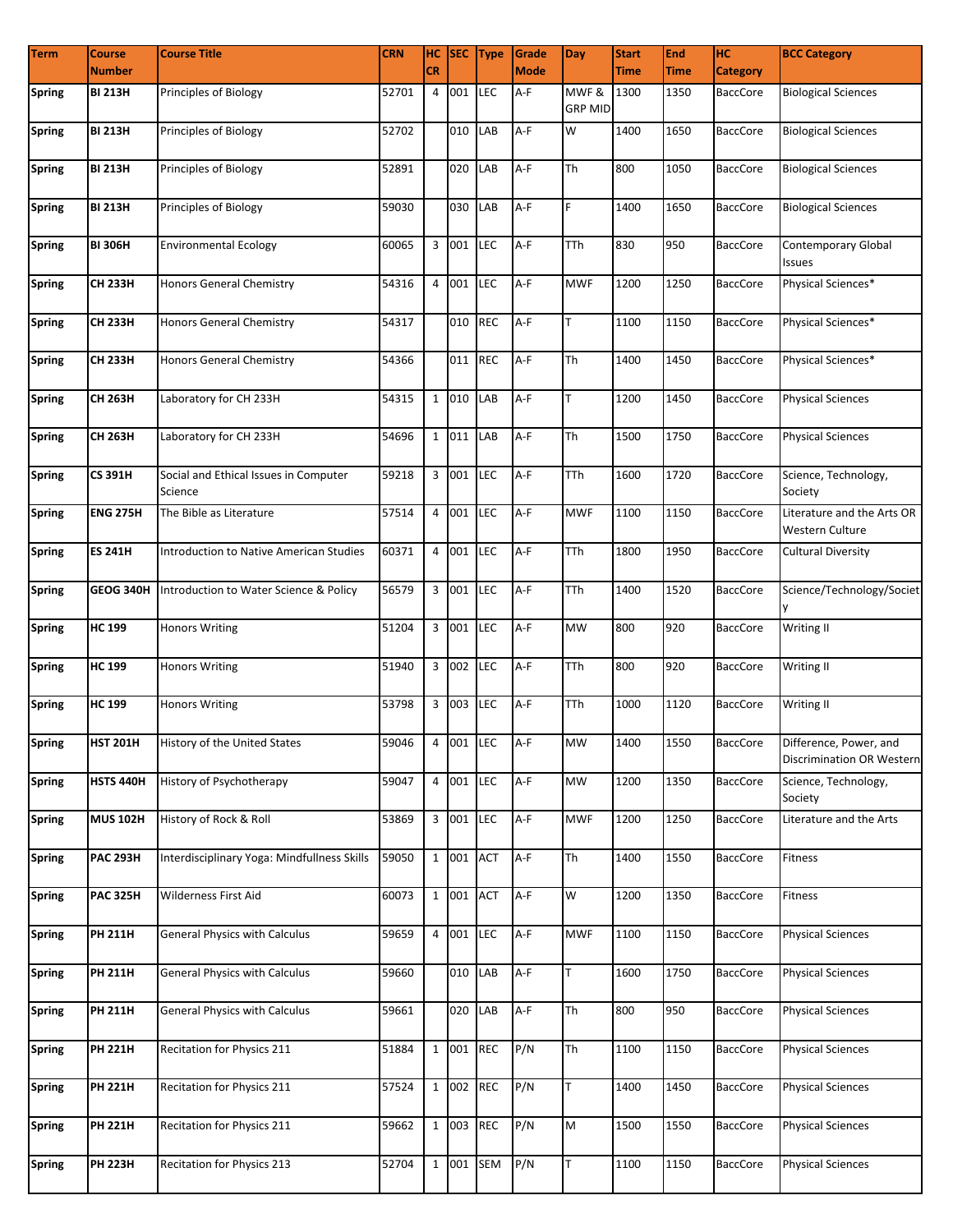| <b>Term</b>   | <b>Course</b><br><b>INumber</b> | Course Title                                                   | <b>CRN</b> | IHC.<br>ICR |       | <b>SEC</b> Type | <b>S</b> rade<br><b>Mode</b> | Day        | <b>Start</b><br><b>Time</b> | <b>End</b><br><b>Time</b> | <b>HC</b><br><b>Category</b> | <b>BCC Category</b>                                       |
|---------------|---------------------------------|----------------------------------------------------------------|------------|-------------|-------|-----------------|------------------------------|------------|-----------------------------|---------------------------|------------------------------|-----------------------------------------------------------|
| <b>Spring</b> | <b>PHL/REL</b><br>444H          | <b>Biomedical Ethics</b>                                       | 59052      |             | 4 001 | <b>LEC</b>      | A-F                          | <b>MW</b>  | 1400                        | 1550                      | <b>BaccCore</b>              | Science, Technology,<br>Society                           |
| <b>Spring</b> | <b>PS 375H</b>                  | Civil Rights Movement and Policies                             | 59051      |             | 4 001 | <b>LEC</b>      | A-F                          | <b>MW</b>  | 1400                        | 1550                      | <b>BaccCore</b>              | Difference, Power, and<br><b>Discrimination</b>           |
| <b>Spring</b> | <b>REL/PHL</b><br>444H          | <b>Biomedical Ethics</b>                                       | 59053      |             | 4 001 | <b>LEC</b>      | A-F                          | <b>MW</b>  | 1400                        | 1550                      | <b>BaccCore</b>              | Science, Technology,<br>Society                           |
| <b>Spring</b> | <b>WGSS 223H</b>                | Introduction to Women, Gender, and<br><b>Sexuality Studies</b> | 60070      |             | 3 001 | <b>LEC</b>      | A-F                          | <b>TTh</b> | 1200                        | 1320                      | <b>BaccCore</b>              | Difference, Power, and<br><b>Discrimination OR Social</b> |
| <b>Spring</b> | <b>WGSS 340H</b>                | Gender and Science                                             | 60071      |             | 3 001 | <b>LEC</b>      | A-F                          | <b>TTh</b> | 1600                        | 1720                      | <b>BaccCore</b>              | Science, Technology,<br>Society                           |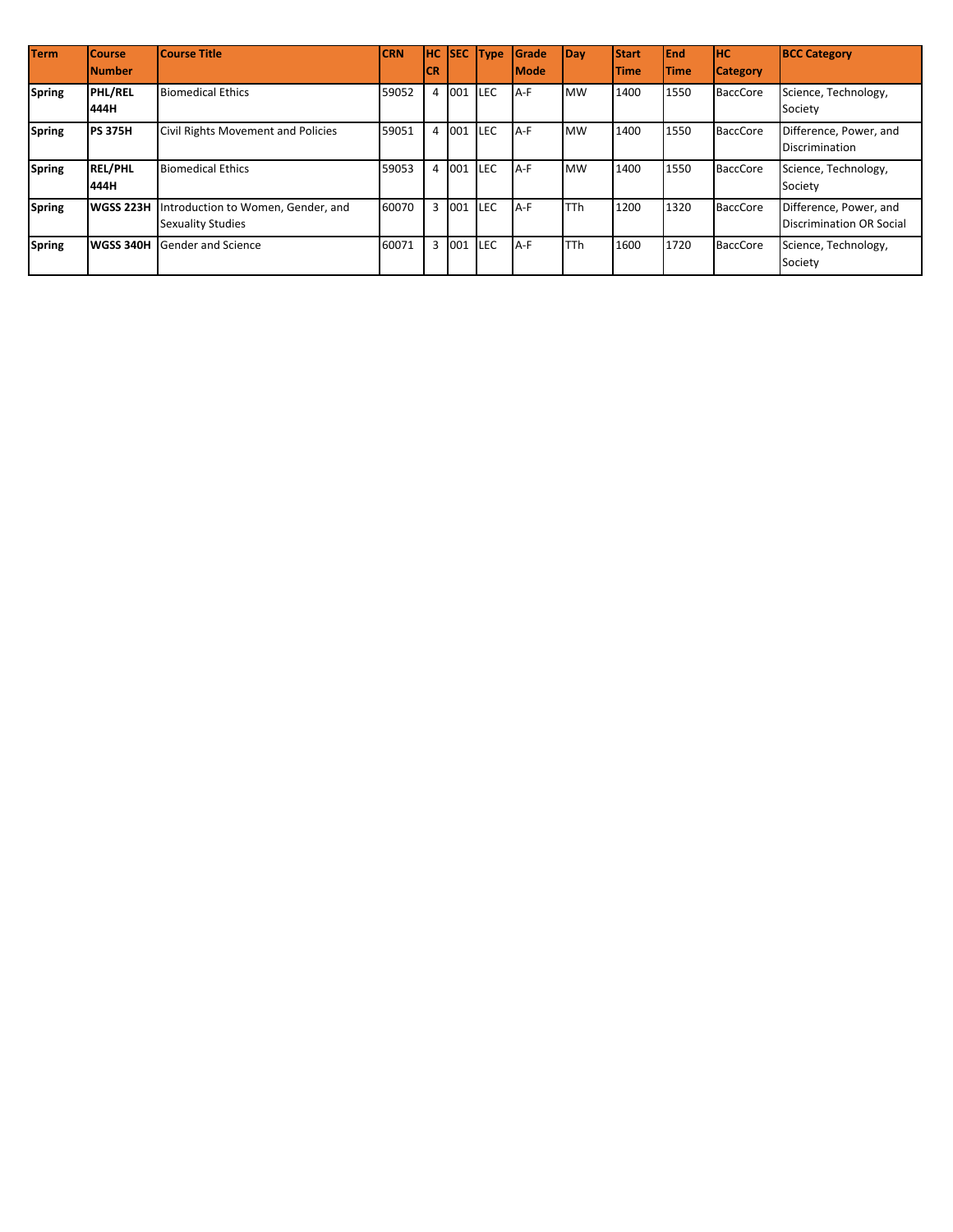| <b>Term</b>   | <b>Course</b>    | <b>Course Title</b>                                                           | <b>CRN</b>          |                |           | HC SEC Type | Grade       | Day                                                                                                        | <b>Start</b> | End         | <b>HC</b>       | <b>BCC Category</b> |
|---------------|------------------|-------------------------------------------------------------------------------|---------------------|----------------|-----------|-------------|-------------|------------------------------------------------------------------------------------------------------------|--------------|-------------|-----------------|---------------------|
|               | <b>Number</b>    |                                                                               |                     | <b>CR</b>      |           |             | <b>Mode</b> |                                                                                                            | <b>Time</b>  | <b>Time</b> | <b>Category</b> |                     |
| Spring        | <b>ED 407H</b>   | Sundown Towns in Oregon                                                       | 60066               | $\overline{2}$ | 001       | <b>SEM</b>  | A-F         | W                                                                                                          | 1600         | 1750        | Colloquia       |                     |
| Spring        | <b>ENGR 299H</b> | Design Thinking in Teams                                                      | 59033               |                | 2 001 SEM |             | $A-F$       | F.                                                                                                         | 1000         | 1150        | Colloquia       |                     |
| <b>Spring</b> | <b>ENGR 299H</b> | <b>Experiencing Engineering Research</b>                                      | 60072               |                | 2 002 SEM |             | P/N         | W                                                                                                          | 1400         | 1550        | Colloquia       |                     |
| <b>Spring</b> | <b>HC 299</b>    | <b>Farside Entomology</b>                                                     | 59219               |                |           | 2 001 SEM   | A-F         | Th                                                                                                         | 1400         | 1550        | Colloquia       |                     |
| <b>Spring</b> | <b>HC 299</b>    | <b>Building Hope: International Service</b><br>Learning                       | 54698               |                | 1 002     | <b>SEM</b>  | A-F         | W                                                                                                          | 1600         | 1750        | Colloquia       |                     |
| <b>Spring</b> | <b>HC 407</b>    | Shakespeare via Ashland                                                       | 51205               |                | 1 001     | <b>SEM</b>  | P/N         | W                                                                                                          | 1700         | 1750        | Colloquia       |                     |
| <b>Spring</b> | <b>HC 407</b>    | <b>STEM Outreach as Service Learning</b>                                      | 54334               |                | 2 002 SEM |             | $A-F$       | Th                                                                                                         | 1800         | 1950        | Colloquia       |                     |
| <b>Spring</b> | <b>HC 407</b>    | Wikipedia: Universally Shared, Edited by<br>Whom?                             | 59035               |                | 2 003 SEM |             | P/N         | <b>MW</b>                                                                                                  | 1100         | 1150        | Colloquia       |                     |
| <b>Spring</b> | <b>HC 407</b>    | <b>Plastics for Poets</b>                                                     | 53825               |                | 2 004 SEM |             | $A-F$       | Th                                                                                                         | 1600         | 1750        | Colloquia       |                     |
| <b>Spring</b> | <b>HC 407</b>    | <b>Addiction in Modern Society</b>                                            | 53826               |                | 2 005 SEM |             | P/N         | M                                                                                                          | 1200         | 1350        | Colloquia       |                     |
| <b>Spring</b> | <b>HC 407</b>    | Analyzing Humor                                                               | 57526               |                | 2 006 SEM |             | P/N         | E.                                                                                                         | 1200         | 1350        | Colloquia       |                     |
| Spring        | <b>HC 407</b>    | Comparative Planetology                                                       | 54318               |                | 2 007 SEM |             | P/N         | TTh                                                                                                        | 1000         | 1050        | Colloquia       |                     |
| <b>Spring</b> | <b>HC 407</b>    | Science, Aesthetics, and the Invention of<br><b>Altered States</b>            | 54319               |                |           | 2 008 SEM   | $A-F$       | T                                                                                                          | 1200         | 1350        | Colloquia       |                     |
| <b>Spring</b> | <b>HC 407</b>    | Lives and Stories: Explorations in<br>Biography and Autobiography             | 57518               |                | 2 009     | <b>SEM</b>  | P/N         | Th                                                                                                         | 1000         | 1150        | Colloquia       |                     |
| <b>Spring</b> | <b>HC 407</b>    | Technology and the Good Life                                                  | 55704               |                | 2 010 SEM |             | P/N         | W                                                                                                          | 1400         | 1550        | Colloquia       |                     |
| <b>Spring</b> | <b>HC 407</b>    | Ecology, Sustainability, and Human Health 56580                               |                     |                | 1 011 SEM |             | P/N         | Th                                                                                                         | 1000         | 1150        | Colloquia       |                     |
| Spring        | <b>HC 407</b>    | From Zombies to Preppers: America's<br>Apocalypse Addiction                   | 55705               |                | 2 012 SEM |             | P/N         | Th                                                                                                         | 1200         | 1350        | Colloquia       |                     |
| <b>Spring</b> | <b>HC 407</b>    | God, Pain, and the Problem of Evil: An<br>Introduction to C.S. Lewis          | 55706 2 013 SEM P/N |                |           |             |             | $\mathsf{M}% _{T}=\mathsf{M}_{T}\!\left( a,b\right) ,\ \mathsf{M}_{T}=\mathsf{M}_{T}\!\left( a,b\right) ,$ | 1600         | 1750        | Colloquia       |                     |
| <b>Spring</b> | <b>HC 407</b>    | Leadership and Positive Psychology                                            | 57519               |                |           | 2 014 SEM   | P/N         | W                                                                                                          | 1000         | 1150        | Colloquia       |                     |
| <b>Spring</b> | <b>HC 407</b>    | Life - the Biosphere Through Space and<br>Time                                | 57520               |                |           | 2 015 SEM   | P/N         | W                                                                                                          | 1000         | 1150        | Colloquia       |                     |
| <b>Spring</b> | <b>HC 407</b>    | Sex and Gender in the Archives                                                | 57522               |                |           | 2 017 SEM   | P/N         | W                                                                                                          | 1000         | 1150        | Colloquia       |                     |
| <b>Spring</b> | <b>HC 407</b>    | Toy-Based Technology for Children with<br><b>Disabilities</b>                 | 56581               |                |           | 2 018 SEM   | A-F         | T.                                                                                                         | 1400         | 1550        | Colloquia       |                     |
| <b>Spring</b> | <b>HC 407</b>    | Information Privilege, Open Access, and<br>Social Justice                     | 59037               |                |           | 2 019 SEM   | P/N         | <b>MW</b>                                                                                                  | 1300         | 1350        | Colloquia       |                     |
| <b>Spring</b> | <b>HC 407</b>    | John Steinbeck's Pacific                                                      | 57772               |                |           | 1 020 SEM   | A-F         | T                                                                                                          | 1400         | 1450        | Colloquia       |                     |
| <b>Spring</b> | <b>HC 407</b>    | Imaging the American West                                                     | 59039               |                | 2 021 SEM |             | P/N         | M                                                                                                          | 1000         | 1150        | Colloquia       |                     |
| <b>Spring</b> | <b>HC 407</b>    | Online Newsroom                                                               | 59041               |                | 2 022     | <b>SEM</b>  | P/N         | <b>MW</b>                                                                                                  | 1100         | 1150        | Colloquia       |                     |
| <b>Spring</b> | <b>HC 407</b>    | Soundscaping                                                                  | 59040               |                | 2 023 SEM |             | P/N         | <b>MW</b>                                                                                                  | 1300         | 1350        | Colloquia       |                     |
| <b>Spring</b> | <b>HC 407</b>    | Climate Change and Its Challenges:<br>Responding with Resilience in Community | 59042               |                | 2 024 SEM |             | P/N         | Th                                                                                                         | 800          | 950         | Colloquia       |                     |
| <b>Spring</b> | <b>HC 407</b>    | Science, Ethics and Star Trek                                                 | 59043               |                |           | 1 025 SEM   | $A-F$       | T                                                                                                          | 1000         | 1050        | Colloquia       |                     |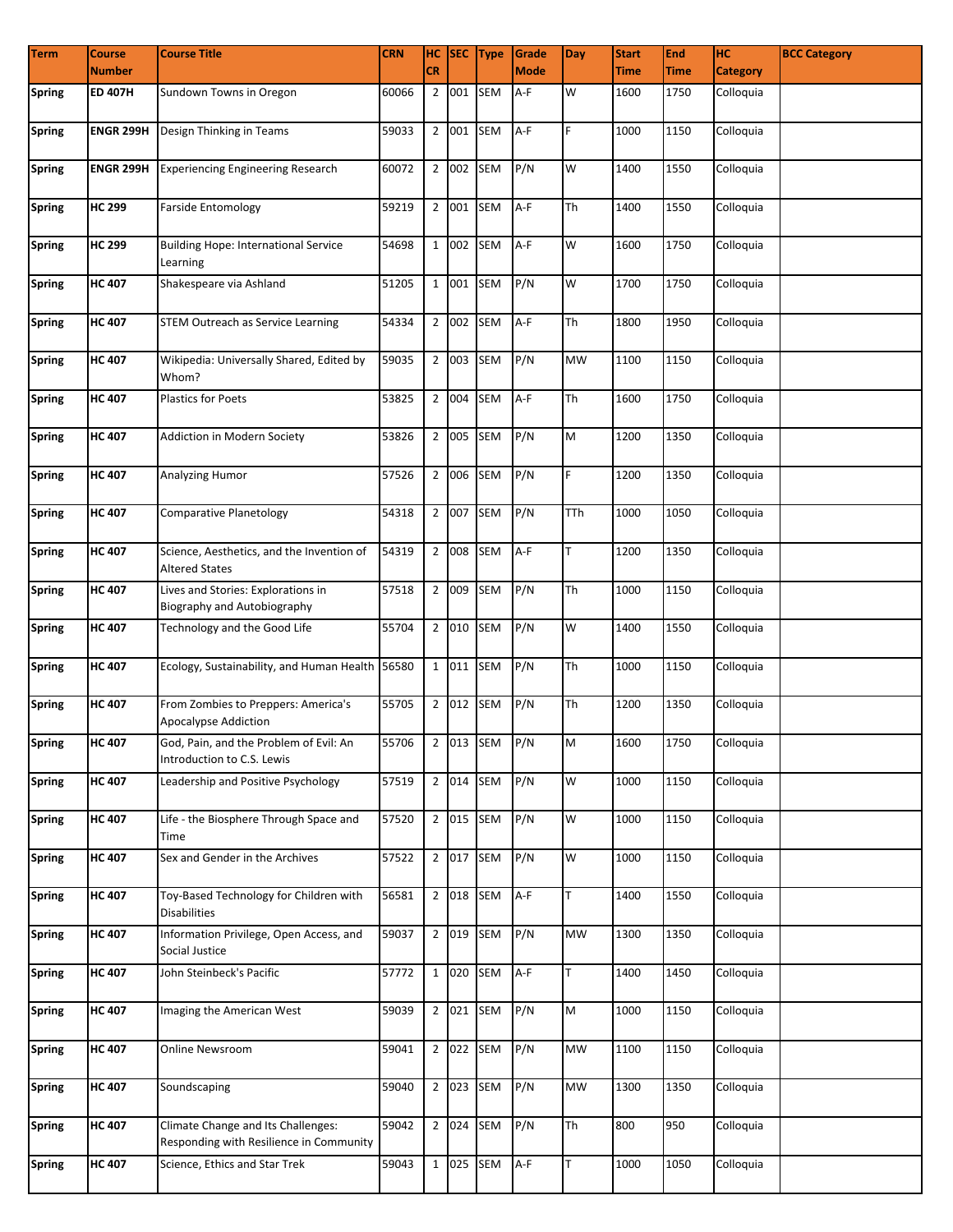| <b>Term</b>   | <b>Course</b>    | <b>Course Title</b>                                                          | <b>CRN</b> | <b>HC</b>      | <b>SEC</b> | <b>Type</b> | Grade        | Day        | <b>Start</b> | End         | Інс             | <b>BCC Category</b> |
|---------------|------------------|------------------------------------------------------------------------------|------------|----------------|------------|-------------|--------------|------------|--------------|-------------|-----------------|---------------------|
|               | <b>Number</b>    |                                                                              |            | <b>CR</b>      |            |             | <b>IMode</b> |            | <b>Time</b>  | <b>Time</b> | <b>Category</b> |                     |
| <b>Spring</b> | <b>HC 407</b>    | Advancing Our Knowledge of Earth and                                         | 59044      |                |            | 2 026 SEM   | $A-F$        | Th         | 1200         | 1350        | Colloquia       |                     |
|               |                  | Beyond: Satellite Missions                                                   |            |                |            |             |              |            |              |             |                 |                     |
| <b>Spring</b> | <b>HC 407</b>    | The Evolving Role of Alcoholic Drinks in                                     | 59034      |                | 1 027      | <b>SEM</b>  | P/N          | <b>SU</b>  | 900          | 1550        | Colloquia       |                     |
|               |                  | Society                                                                      |            |                |            |             |              |            |              |             |                 |                     |
| <b>Spring</b> | <b>HC 407</b>    | Competing for the Center of the Universe:<br>The Trial of Galileo Re-Enacted | 59038      |                | 2 028      | <b>SEM</b>  | P/N          | MF         | 1100         | 1150        | Colloquia       |                     |
| <b>Spring</b> | <b>HC 407</b>    | Gender, Power and the Politics of Truth                                      | 59220      |                | 2 029      | <b>SEM</b>  | P/N          | Th         | 1400         | 1550        | Colloquia       |                     |
| <b>Spring</b> | <b>HC 407</b>    | Iconography: Myth Making and the                                             | 60067      |                | 2 030      | <b>SEM</b>  | $A-F$        | MF         | 1000         | 1050        | Colloquia       |                     |
|               |                  | <b>Classical Tradition in Western Art</b>                                    |            |                |            |             |              |            |              |             |                 |                     |
| <b>Spring</b> | <b>HC 407</b>    | <b>Explanations that Transform the World</b>                                 | 60068      |                |            | 1 031 SEM   | P/N          |            | 1700         | 1750        | Colloquia       |                     |
| <b>Spring</b> | <b>HC 407</b>    | A Recovery Plan for a Sick Society                                           | 60069      |                |            | 2 032 SEM   | P/N          | W          | 1400         | 1550        | Colloquia       |                     |
| <b>Spring</b> | <b>HC 407</b>    | Imaging the Universe                                                         | 60091      |                |            | 1 033 SEM   | P/N          | T.         | 1100         | 1150        | Colloquia       |                     |
| <b>Spring</b> | <b>HC 407</b>    | Lady Detectives                                                              | 59844      |                | 2 400      | Onlin       | P/N          | online     |              |             | Colloquia       |                     |
| <b>Spring</b> | <b>HDFS 499H</b> | Stress, Coping, and Resilience                                               | 59223      |                | 2 001      | <b>SEM</b>  | $A-F$        | T          | 1200         | 1350        | Colloquia       |                     |
| <b>Spring</b> | <b>PAX 415H</b>  | Peace Literacy                                                               | 59251      | $\overline{2}$ | 001        | <b>SEM</b>  | A-F          | <b>FSU</b> | 1000         | 1720        | Colloquia       |                     |
| <b>Spring</b> | <b>PH 407H</b>   | The Physics and Philosophy of Time                                           | 55346      | $\mathbf{1}$   | 001        | <b>SEM</b>  | $A-F$        | F          | 1400         | 1450        | Colloquia       |                     |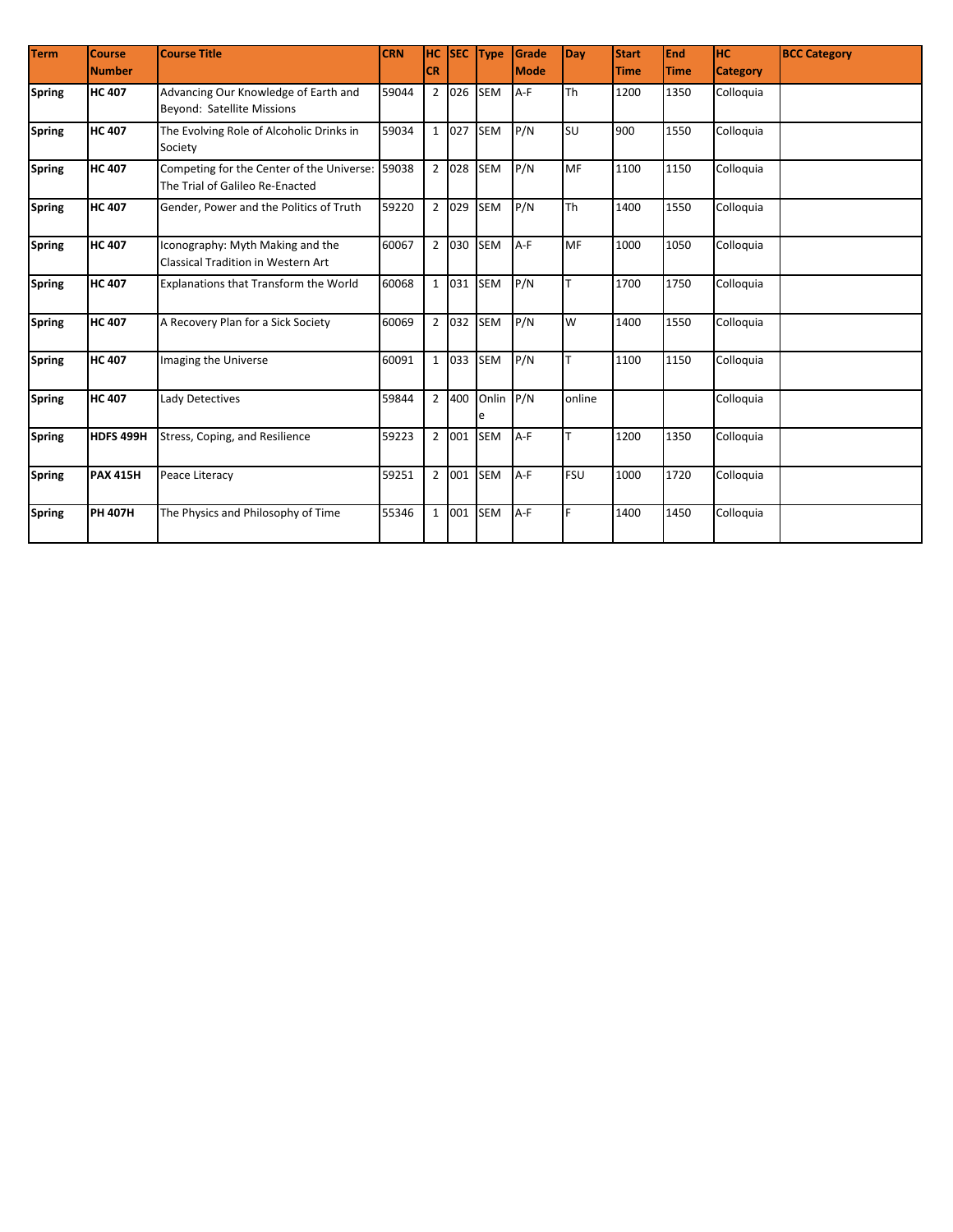| <b>Term</b>   | <b>Course</b>   | <b>Course Title</b>                                                   | <b>CRN</b> | <b>CR</b> |           | HC SEC Type    | Grade<br><b>Mode</b> | <b>Day</b> | <b>Start</b>            | <b>End</b>      | HC.             | <b>BCC Category</b> |
|---------------|-----------------|-----------------------------------------------------------------------|------------|-----------|-----------|----------------|----------------------|------------|-------------------------|-----------------|-----------------|---------------------|
|               | <b>Number</b>   |                                                                       |            |           |           |                |                      |            | <b>Time</b>             | <b>Time</b>     | <b>Category</b> |                     |
| Spring        | <b>BA 162H</b>  | Innovation Nation - Ideas to Reality                                  | 57504      |           | 2 010     | LEC            | A-F                  | <b>MW</b>  | 1200                    | 1250            | Elective        |                     |
| <b>Spring</b> | <b>BA 162H</b>  | Innovation Nation - Ideas to Reality                                  | 57506      |           | 2 012     | LEC            | $A-F$                | <b>MW</b>  | 1300                    | 1350            | Elective        |                     |
| <b>Spring</b> | <b>BA 162H</b>  | Innovation Nation - Ideas to Reality                                  | 57508      |           | 2 014     | <b>LEC</b>     | A-F                  | TTh        | 1200                    | 1250            | Elective        |                     |
| <b>Spring</b> | <b>BA 162H</b>  | Innovation Nation - Ideas to Reality                                  | 57770      |           | 2 016 LEC |                | $A-F$                | <b>TTh</b> | 1300                    | 1350            | Elective        |                     |
| <b>Spring</b> | <b>BA 162H</b>  | Innovation Nation - Ideas to Reality                                  | 57510      |           | 019 REC   |                | A-F                  | F.         | 0900                    | 0950            | Elective        |                     |
| <b>Spring</b> | <b>BA 260H</b>  | Introduction to Entrepreneurship                                      | 57498      |           | 4 001     | LEC            | $A-F$                | <b>MW</b>  | 1400                    | 1550            | Elective        |                     |
| <b>Spring</b> | <b>BA 270H</b>  | <b>Business Process Management</b>                                    | 59025      |           | 4 001     | LEC            | A-F                  | <b>TTh</b> | 1400                    | 1550            | Elective        |                     |
| <b>Spring</b> | <b>BA 354H</b>  | Managing Ethics and Corporate Social<br>Responsibility                | 57502      |           | 4 001     | LEC            | A-F                  | <b>MW</b>  | 1600                    | 1750            | Elective        |                     |
| <b>Spring</b> | <b>BA 466H</b>  | Integrative Strategic Experience                                      | 59028      |           | 4 001     | LEC            | A-F                  | <b>TTh</b> | 1600                    | 1750            | Elective        |                     |
| <b>Spring</b> | <b>BI 311H</b>  | Genetics                                                              | 56578      |           | 4 001     | LEC            | A-F                  | <b>TTh</b> | 1200                    | 1320            | Elective        |                     |
| <b>Spring</b> | <b>BI 311H</b>  | Genetics                                                              | 57075      |           | 010 REC   |                | A-F                  | T          | 1400                    | 1450            | Elective        |                     |
| <b>Spring</b> | CH 463H         | <b>Experimental Chemistry II</b>                                      | 51882      |           | 3 001     | LEC            | A-F                  | W          | 1300                    | 1350            | Elective        |                     |
| <b>Spring</b> | CH 463H         | <b>Experimental Chemistry II</b>                                      | 51883      |           | 010       | LAB            | A-F                  | WF         | W 1400- F 1300-<br>1650 | 1650            | Elective        |                     |
| <b>Spring</b> | <b>CHE 333H</b> | Transport Phenomena III                                               | 55341      |           | 001       | LEC            | A-F                  | <b>MW</b>  | 1100                    | 1150            | Elective        |                     |
| <b>Spring</b> | <b>CHE 333H</b> | Transport Phenomena III                                               | 55342      |           | 1 010     | <b>STD</b>     | A-F                  | <b>TTh</b> | 1400                    | 1450            | Elective        |                     |
| <b>Spring</b> | DSGN 244H       | Color Innovation                                                      | 59031      |           | 4 001     | LEC            | A-F                  | <b>TTh</b> | 1000                    | 1150            | Elective        |                     |
| <b>Spring</b> | <b>HC 409</b>   | Conversants                                                           | 51188      |           | 1 007     | PRAC P/N       |                      |            |                         |                 | Elective        |                     |
| Spring        | <b>HC 409</b>   | Civic Engagement                                                      | 54862      |           |           | 1 008 PRAC P/N |                      |            |                         |                 | Elective        |                     |
| <b>Spring</b> | <b>MTH 231H</b> | <b>Elements of Discrete Mathematics</b>                               | 59048      |           | 4 001     | <b>LEC</b>     | A-F                  | <b>MWF</b> | 1000                    | 1050            | Elective        |                     |
| <b>Spring</b> | <b>MTH 231H</b> | <b>Elements of Discrete Mathematics</b>                               | 59049      |           | 010       | <b>REC</b>     | A-F                  | F          | 1100                    | 1150            | Elective        |                     |
| <b>Spring</b> | <b>MTH 254H</b> | Vector Calculus I                                                     | 52051      |           | 4 001     | LEC            | $A-F$                | <b>MWF</b> | <b>MW</b><br>1000-      | F 1000-<br>1150 | Elective        |                     |
| <b>Spring</b> | <b>MTH 256H</b> | <b>Applied Differential Equations</b>                                 | 53038      |           | 4 001     | LEC            | A-F                  | <b>MWF</b> | 1300                    | 1350            | Elective        |                     |
| <b>Spring</b> | <b>MTH 256H</b> | <b>Applied Differential Equations</b>                                 | 55344      |           | 010 REC   |                | $A-F$                | F          | 1200                    | 1250            | Elective        |                     |
| <b>Spring</b> | <b>MTH 264H</b> | Introduction to Matrix Algebra                                        | 60074      |           | 2 001     | LEC            | $A-F$                | <b>MWF</b> | 1400                    | 1450            | Elective        |                     |
| <b>Spring</b> | <b>MTH 264H</b> | Introduction to Matrix Algebra                                        | 60075      |           | 010 REC   |                | $A-F$                | W          | 1500                    | 1550            | Elective        |                     |
| <b>Spring</b> | <b>MTH 265H</b> | Introduction to Series                                                | 60076      |           | 2 001     | <b>LEC</b>     | A-F                  | <b>MWF</b> | 1400                    | 1450            | Elective        |                     |
| <b>Spring</b> | <b>MTH 265H</b> | Introduction to Series                                                | 60077      |           | 010 REC   |                | $A-F$                | W          | 1500                    | 1550            | Elective        |                     |
| <b>Spring</b> | <b>SOC 444H</b> | Crime, Communities, Prisons, and<br>Prevention: ENACT Prison Exchange | 59068      | 4         | 001       | <b>SEM</b>     | $A-F$                | T.         | 1700                    | 2050            | Elective        |                     |